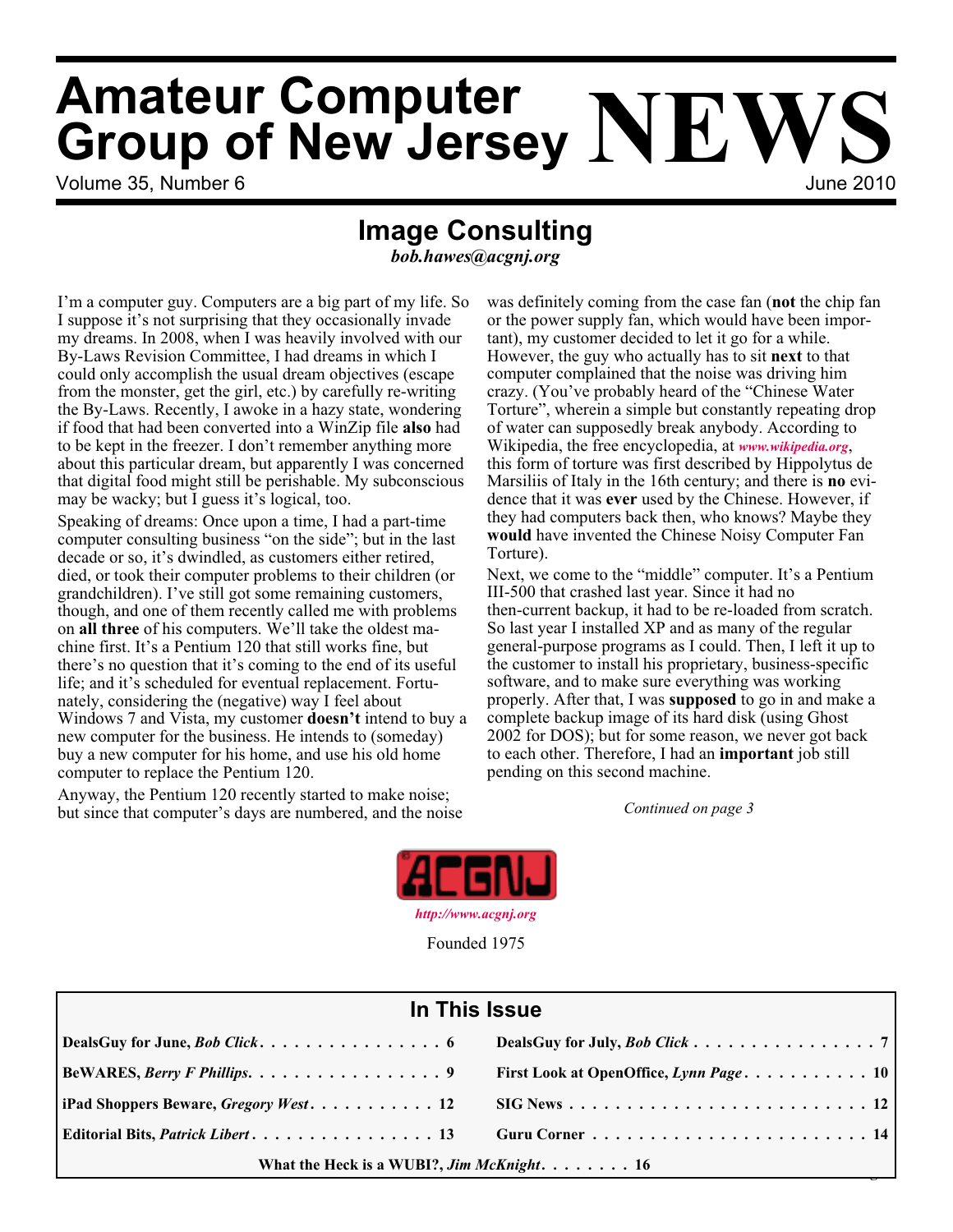# **Officers, Directors and Leaders**

| <b>Officers</b>                |                  |                    | <b>Board of Directors</b>   |                     |                    |
|--------------------------------|------------------|--------------------|-----------------------------|---------------------|--------------------|
| President                      | Paul Syers       |                    | Director Emeritus           | Sol Libes           | $(609)$ 520-9024   |
| Vice President                 | Evan Williams    | $(908)$ 359-8070   | Through 2011                | Gregg McCarthy      |                    |
| Treasurer                      | Malthi Masurekar | $(732) 560 - 1534$ |                             | Arnold Milstein     | $(908)$ 753-8036   |
| Secretary                      | Seery Syers      |                    |                             | John Raff           | $(973)$ 992-9002   |
| Past President                 | Mike Redlich     | $(908)$ 246-0410   |                             | <b>Bob Hawes</b>    |                    |
|                                |                  |                    | Through 2010                | David McRitchie     |                    |
| <b>Special Interest Groups</b> |                  |                    |                             | Don McBride         | $(732) 560 - 0369$ |
| C Languages                    | Bruce Arnold     | $(908)$ 735-7898   |                             | <b>Bill Farrell</b> | $(732) 572 - 3481$ |
| Firefox Activity               | David McRitchie  |                    |                             | Lenny Thomas        |                    |
| Genealogy                      | Frank Warren     | $(908)$ 756-1681   | <b>Standing Committees</b>  |                     |                    |
| Hardware                       | Mike Reagan      |                    | APCUG Rep.                  | Frank Warren        | $(908) 756 - 1681$ |
| Investing                      | Jim Cooper       |                    | Facilities                  | John Raff           | $(973)$ 992-9002   |
| Java                           | Michael Redlich  |                    | Financial                   | Evan Williams       | $(908)$ 359-8070   |
| Layman's Forum                 | Matthew Skoda    | $(908)$ 359-8842   | Historian                   | Lenny Thomas        |                    |
| <b>LUNICS</b>                  | Andreas Meyer    |                    | Membership                  | open                |                    |
| NJ Gamers                      | Gregg McCarthy   |                    | Newsletter                  | <b>Bob Hawes</b>    |                    |
| WebDev                         | Evan Williams    | $(908)$ 359-8070   | Publicity                   | Gregg McCarthy      |                    |
| <b>Window Pains</b>            | John Raff        | $(973)$ 992-9002   | <b>Trenton ComputerFest</b> | Mike Redlich        | $(908)$ 246-0410   |
|                                |                  |                    | Vendor Liaison              | Arnold Milstein     | $(908)$ 753-8036   |
|                                |                  |                    | Webmaster                   | John Raff           | (973) 992-9002     |

# **ACGNJ News**

#### **Editor**

Barbara DeGroot 145 Gun Club Road Palmerton PA 18071 Tel: (570) 606-3596 bdegroot@ptd.net

**ACGNJ News** is published by the Ama- teur Computer Group of New Jersey, In- corporated (ACGNJ), PO Box 135, Scotch Plains NJ 07076. ACGNJ, a non-profit ed-<br>ucational corporation, is an independent computer user group. Opinions expressed herein are solely those of the individual author or editor. This publication is **Copy-**<br>**right**  $\bigcirc$  2010 by the Amateur Computer<br>**Group of New Jersey, Inc., all rights re-Group of New Jersey, Inc., all rights re- served. Permission to reprint with ap- propriate credit is hereby given to non-profit organizations.**

**Submissions:** Articles, reviews, cartoons, illustrations. Most common formats are ac- ceptable. Graphics embedded in the docu- ment must also be included as separate files. Fax or mail hard copy and/or disk to editor; OR e-mail to Editor. Always confirm. Date review and include name of word processor used, your name, address and phone *and* name, address and phone of manufacturer, if available.

**Tips for reviewers:** Why does anyone need it? Why did you like it or hate it? Ease (or difficulty) of installation, learning and use. Would you pay for it?

**Advertising:** Non-commercial announce- ments from members are free. Commercial ads 15 cents per word, \$5 minimum. Camera ready display ads: Full page (7 x 10 inches) \$150, two-thirds page  $(4\frac{1}{2} \times 10)$  \$115, half-page \$85, one-third \$57, quarter \$50, eighth \$30. Discount 10% on 3 or more con- secutive insertions. Enclose payment.

**Publication Exchange:** Other computer user groups are invited to send a subscription to ACGNJ at the address below. We will re- spond in kind.

**Address Changes** should be emailed to *membership@acgnj.org* or sent to ACGNJ at the address below.

**Membership**, including subscription: 1 year \$25, 2 years \$40, 3 years \$55. Additional family members: \$10 each per year. Student : 1 year \$20. Senior citizen (over 65) 1 year \$20, 3 years \$45. Send your name, address and payment to ACGNJ, PO Box 135, Scotch Plains NJ 07076.

**Typographic Note**: The ACGNJ News is produced using Corel Ventura 5. Font fami- lies used are Times New Roman (TT) for body text, Arial (TT) for headlines.

# **E-Mail Addresses**

Here are the e-mail addresses of ACGNJ Officers, Directors and SIG Leaders (and the Newsletter Editor). This list is also at (*<http://www.acgnj.org/officers.html>*).

| Bruce Arnold         | barnold@ieee.org                     |
|----------------------|--------------------------------------|
| Jim Cooper           | jim@thecoopers.org                   |
| Barbara DeGroot      | bdegroot@ptd.net                     |
| Mark Douches         | pcproblems@pobox.com                 |
| David Eisen          | ultradave@gmail.com                  |
| <b>Bill Farrell</b>  | wfarr18124@aol.com                   |
| Manuel Goyenechea    | Goya@acgnidotnetsig.org              |
| <b>Bob Hawes</b>     | bob.hawes@acgnj.org                  |
| Sol Libes            | sol@libes.com                        |
| Malthi Masurekar     | malthirm@verizon.net                 |
| Don McBride          | don@mcbride.name                     |
| Gregg McCarthy       | greggmajestic@gmail.com              |
| David McRichie       | dmcritchie@hotmail.com               |
| Andreas Meyer        | lunics@acgnj.org                     |
| Arnold Milstein      | mrflark@yahoo.com                    |
| John Raff            | $\overline{\text{iohn}(a)}$ raff.com |
| Mike Redlich         | mike@redlich.net                     |
| Matt Skoda           | som359@aol.com                       |
| Keith Sproul         | ksproul@noc.rutgers.edu              |
| Paul Syers           | paul.syers@acgnj.org                 |
| Lenny Thomas         | lenny.thomas@acgnj.org               |
| <b>Scott Vincent</b> | scottvin@optonline.net               |
| Frank Warren         | kb4cyc@webwarren.com                 |
| Evan Williams        | ewilliams@collaboron.com             |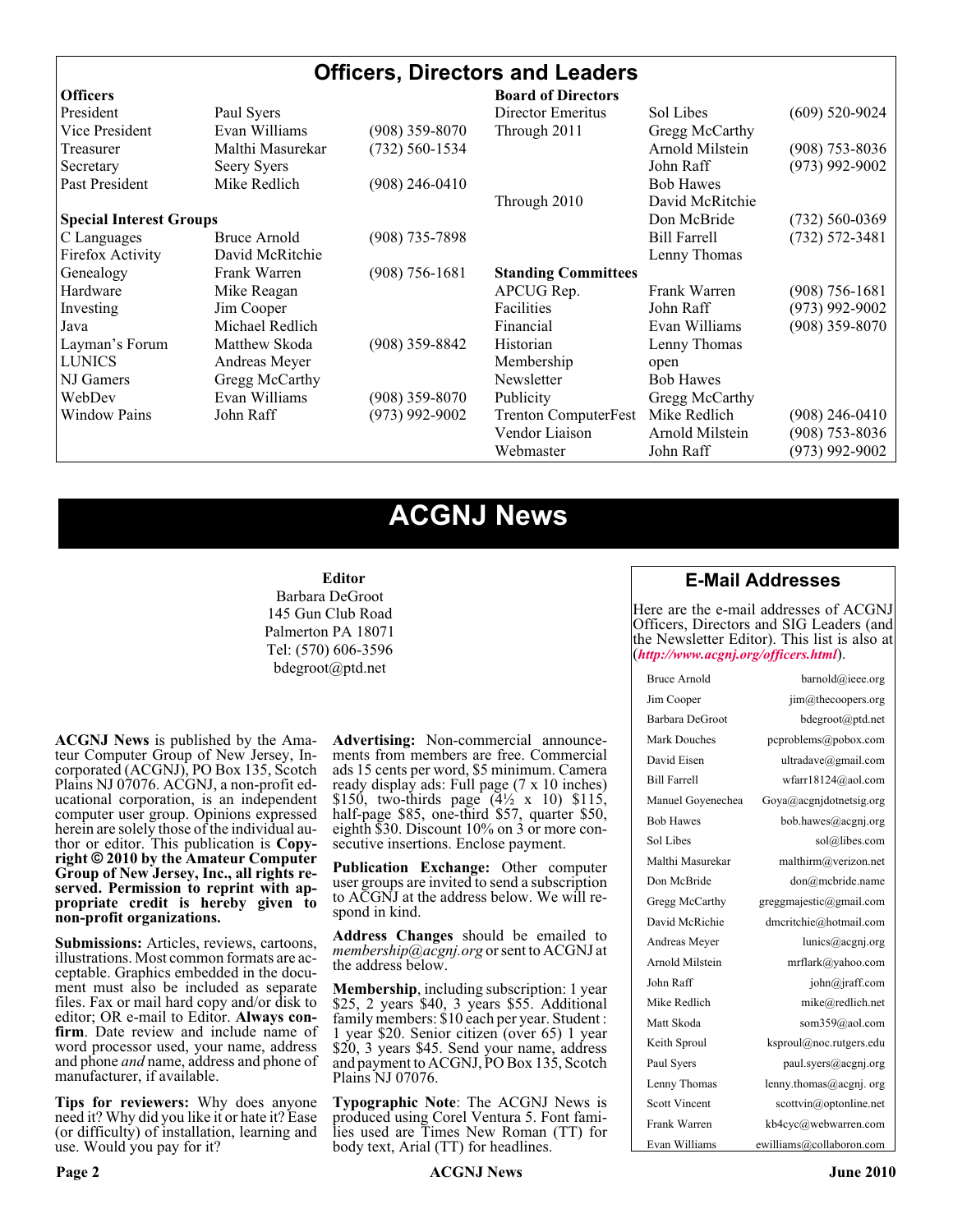# **Image Consulting,** *continued*

The third machine is a Pentium IV, bought new for the business and under warranty until quite recently. Thus, on this computer, I'd only made a few software setup adjustments to allow some older programs to run under XP. I've never actually opened its case before. Now, though, the customer wanted me to install more memory. However, this machine had **never** been completely backed up to a hard disk image. Not even once. So before I cracked its case, it was vital to back it up first, "just in case".

Theoretically, it should be possible to make an external backup through a USB port using my old "go-to guy", the aforementioned Ghost 2002 for DOS. Indeed, when Ghost 2002 first came out, I **did** make a few successful experiments; but in more recent years, I've **never** been able to get a Ghost USB connection to work right. I **can't** figure out why (maybe it's a USB/USB2 thing, but I don't think so), and that frustrates me considerably; but tragically (though indisputably), Ghost 2002 is also coming to the end of **its** useful life, so I can't spend any more time experimenting with it. I'll still use it where it works reliably, but otherwise, I have to look to the future. Luckily, there **is** a floppy-booted DOS program that's still under active development: Image for DOS (by Terabyte Unlimited). Thus, we tie into our title: In this article, as a consultant, I'll be making two complete hard disk backup images for a customer. One "old school", and the other "new wave". So let's get started.

First, let me describe the order in which I actually did the work. To preserve sanity in the workplace, I began by replacing the case fan in the Pentium 120. Unfortunately, this particular case didn't make that job easy. I had to remove both sides of the computer, remove its CD/DVD drives, and then remove the case front in order to access the screws holding the fan in place. I can't say that the process was "hard" or "difficult", but it was certainly "tedious". Eventually, though, it was done; and (for the purposes of this article, anyway) we need never speak of it again. Next, I used Image for DOS and one of my own personal external hard disks (connected by USB) to make a "just in case" backup image of the Pentium IV. Having done that, I shut it down, removed its power cord, opened its case, added the required additional memory, closed it back up, plugged it back in, and started it up again. As expected, it worked just fine. (Although it **still** would have been unnecessarily risky **not** to have made that backup beforehand). Finally, I made the overdue Ghost image for the Pentium III. Now we'll go into more details. However, to follow my "old way/new way" format, we'll **start** with the Pentium III.

As I said in *Hold That Ghost* (my article in the November 200**7** issue of ACGNJ News), I created my existing Ghost 2002 boot floppy in 2002, and tweaked it slightly in 2005. All in all, I put together a pretty good package when I made that disk. Those 2005 tweaks involved **only** minor edits to some of the batch files. In 2007, I had no problems with

#### *Continued above right Centinued below left*

Ghost or its support files. My problem was with its then-current version of FDISK. At the time, I wrote; "It's the only auxiliary program on the disk that I actually use a lot, and the one tool that I **do** use to examine entire hard disks, and it doesn't handle disks larger than 80 GB". So I replaced the existing MS-DOS 8 version of FDISK with the newer FreeDOS 1.0 version, and it worked just fine. (Why even include it at all? While I definitely **don't** use FDISK to make any **actual** partition changes, its option 5: "Change current fixed disk drive" gives me a much better simultaneous **overview** of **all** the drives and partitions existing in multiple hard disk environments, where I often work).

Also, while I was at it, I made another change. When originally designing my Ghost 2002 boot floppy, I included a batch file named SPLIT.BAT from my previous disk, mostly for backwards compatibility. To wit: the largest size file that Ghost can produce is 2 GB. When creating an image larger than that, Ghost will split it up into 2 GB chunks. There's no way to get around this maximum file size, but there **is** a way to set the limit lower. That's what SPLIT.BAT did. If I entered SPLIT rather than GHOST at the command line, Ghost would still run, but it would be set to create its output files in 690 MB increments. That way, each segment of my image could be written to its own CD, and there was still a little bit of room left on each individual CD for any "overhead" files I might want to add. (I haven't

used SPLIT.BAT in quite a while, but I've still left it on my Ghost disk "just in case"). Now, however, I had a different "size problem". Writing to multiple disks a very large image divided into 2 GB sections wastes over 400 MB on each DVD. That really bothers my parsimonious nature. Therefore, in 2007, I added a batch file called DVD.BAT. If I enter DVD at the command line, Ghost will produce its output files in 1,493 MB chunks. Since the true capacity of a so-called "4.7 GB" DVD is actually 4,483 MB for DVD+R disks and 4,489 MB for DVD-R disks, **three** of these new image segments (at 4,479 MB total) will fit on either type disk, with a tiny bit of "overhead" space still left free. (In the years since I made those changes, I haven't had to modify my Ghost 2002 boot disk again; and there's a good chance that I won't be doing anything further before Ghost for DOS finally bites the dust for good).

Now, the Pentium III has a 60 GB hard disk that's divided roughly in two. The C: drive (containing the operating system) is in the first (and only) primary partition, and the D: drive is the one logical drive contained in the single allowable extended partition. Technically, that D: drive is **not** a logical partition. (As I've said over and over again, there's **no such thing** as a logical partition; but so many sources are using this erroneous description that I may just have to give up on this particular quibble). Last year, when I had to re-load the Pentium III from scratch, I specifically created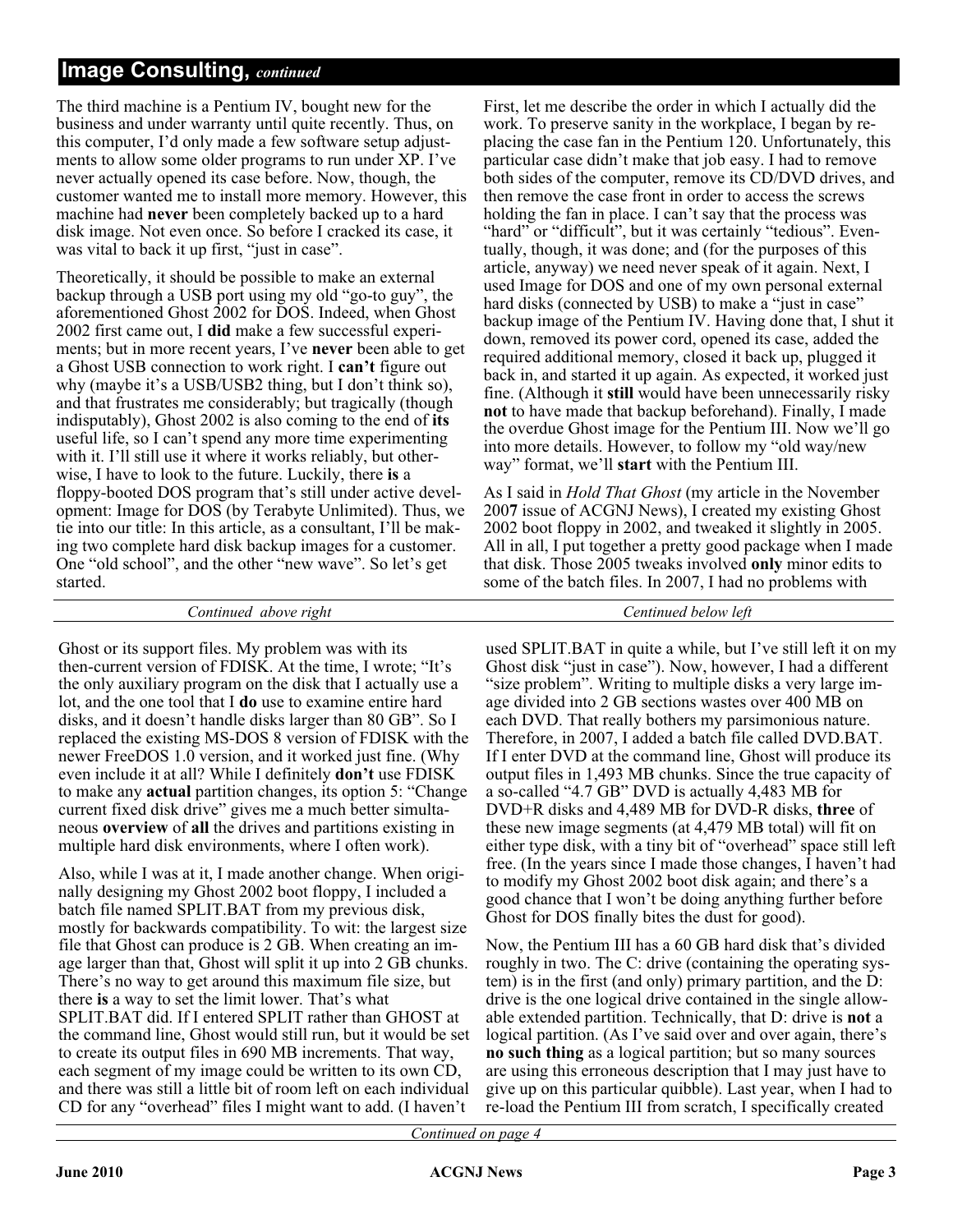# **Image Consulting,** *continued*

that D: drive for use as a built-in destination for Ghost backups. (For many years, I used this idea on my own personal hard disks, as well as for customers). So I shut down the Pentium III, rebooted it from the floppy, then typed DVD and hit the Enter key to launch Ghost. When prompted, I selected  $Local > Partition > To Image, picked$ the C: drive as the source and the D: drive as the destination, chose Fast compression, then let it go. When Ghost finished, I had three new sequentially named files on the D: drive, sized 1,493 MB, 1,493 MB and 1,472.3 MB, respectively. In case the **whole** hard disk were to crash (thus taking the D: drive with it), I burned those files to a DVD as well. They were nearly a perfect fit, leaving only about 20 MB unused. Note that the Pentium III is pretty much a task-specific machine. Its job is to access the data stored on three DVDs (two IDE, one USB), displaying it for reference as necessary. Thus, it doesn't produce many locally stored output files, and its backup came out relatively small (especially for these days).

The Pentium IV, on the other hand, contained 22 GB on its C: drive. In the "good old days", this would have been an incredibly enormous total; but nowadays it, too, is a relatively small amount. However, it pretty much ruled out using Ghost for DOS. First of all, there was no built-in D: drive destination. Then, as mentioned above, I could no longer count on Ghost to make a workable external connection via USB. (I won't go into further details here; but even

*Continued above right Centinued below left*

Normally, I wouldn't have used a trial version for a customer, especially since it's supposedly only readable for a month before it "expires". However, this was a "just in case" backup, made to cover any possible disasters that might occur when I opened up the Pentium IV for the first time. It was only a short term emergency measure, not intended to last. Furthermore, from my tests in November, I was confident that an IFD backup could be depended upon. Thus, the usual caveats didn't apply here. On the other hand, why take chances? So before I did anything to my customer's Pentium IV, I created a temporary XP system on my **own** Pentium IV, and then added old 2 GB Ghost backup files to its C: drive until it measured 22 GB. (I **didn't** restore those backups. I just copied them over as 2 GB chunks of "ballast"). Then I did a test backup, and everything went well. Anyway, from here on down, I'll just be describing the customer's backup.

(On their website, Terabyte Unlimited is currently offering a "combo" deal: Image for Windows, Image for Linux, **and** Image for DOS, all for only \$38.94. While these products don't yet completely cover **my** Linux-based needs, my customer's computers are all Windows machines. For him, they'd be ideal. Therefore, I've recommended that he buy these programs, get his own external USB hard disk, and start making his own backups. If he does, I can easily adapt the rest of this article into a step-by-step instruction sheet for him).

when I had my test sessions working correctly years ago, it was a **whole lo**t more complicated than you might think, involving **two** computers and a crossover connection). Of course, I could have stuck in a second IDE hard disk as the destination; but remember, I specifically wanted to make this backup **before** I cracked the case for the first time. Furthermore, even if I'd somehow successfully created a multi-segment backup image, it would probably have taken **five** DVDs to store it. I needed a different solution.

In *New Blood* (my article in the November 200**9** issue of ACGNJ News), I tested two products from Terabyte Unlimited: Image for DOS 2.51, as booted from a MS-DOS 8 boot floppy; and Image for Linux 2.51, as booted from a Linux Live-CD. (They also make Image for Windows, but I'm **ignoring** that for as long as I possibly can). This time, I downloaded only one of their latest trial versions: Image for DOS 2.54 (IFD from now on). Because I'd already used a MS-DOS 8 boot floppy, this time I used their Makedisk program to create their ready-made boot floppy featuring TBOS (TeraByte OS, pronounced "Tee Boss"), their own "small basic real-mode OS that can run most DOS programs". Actually, I was conflicted. I wanted to be "new wave", so I really should have used Image for Linux; but I'd already **done** that. Plus, the Pentium IV **did**, in fact, have a floppy drive. (Maybe it was one of the last ones that did). So I went for the IFD floppy with a previously unused Operating System instead.

So: At about 5:00 PM, the customer closed out his business programs, shut off the Pentium IV, and turned it over to me. I plugged my external hard drive into an available USB port, stuck my boot disk into the floppy drive, and turned the computer back on. As with my MS-DOS 8 floppy, the TBOS floppy booted until it paused at a three line "evaluation purposes only" message, requiring that I press Enter to continue. After that, it displayed thirteen color screens. (If I'd made different selections, the total number of screens displayed might have changed). To my mind, those screens don't really have titles, because titles should be unique. It's more like they have headings, with some of those headings being re-used on several different screens. Furthermore, each heading on each screen is followed by a sub-heading; and a few screens even have more than one sub-heading. Below, I'll be following the same format I followed in *New Blood*: [*heading*]-[*sub-heading*]. On the screens, each heading and/or sub-heading is enclosed in a set of square brackets. So I'm using them here, too.

The first color screen displayed by IFD was [Main Menu] - [Select Operation], listing six choices: Backup, Restore, Validate, Copy, Global Settings, or Exit. I chose Backup (the default).

The next screen was [Backup] - [Select], listing two choices: Full Backup or Changes Only. I chose Full Backup (the default).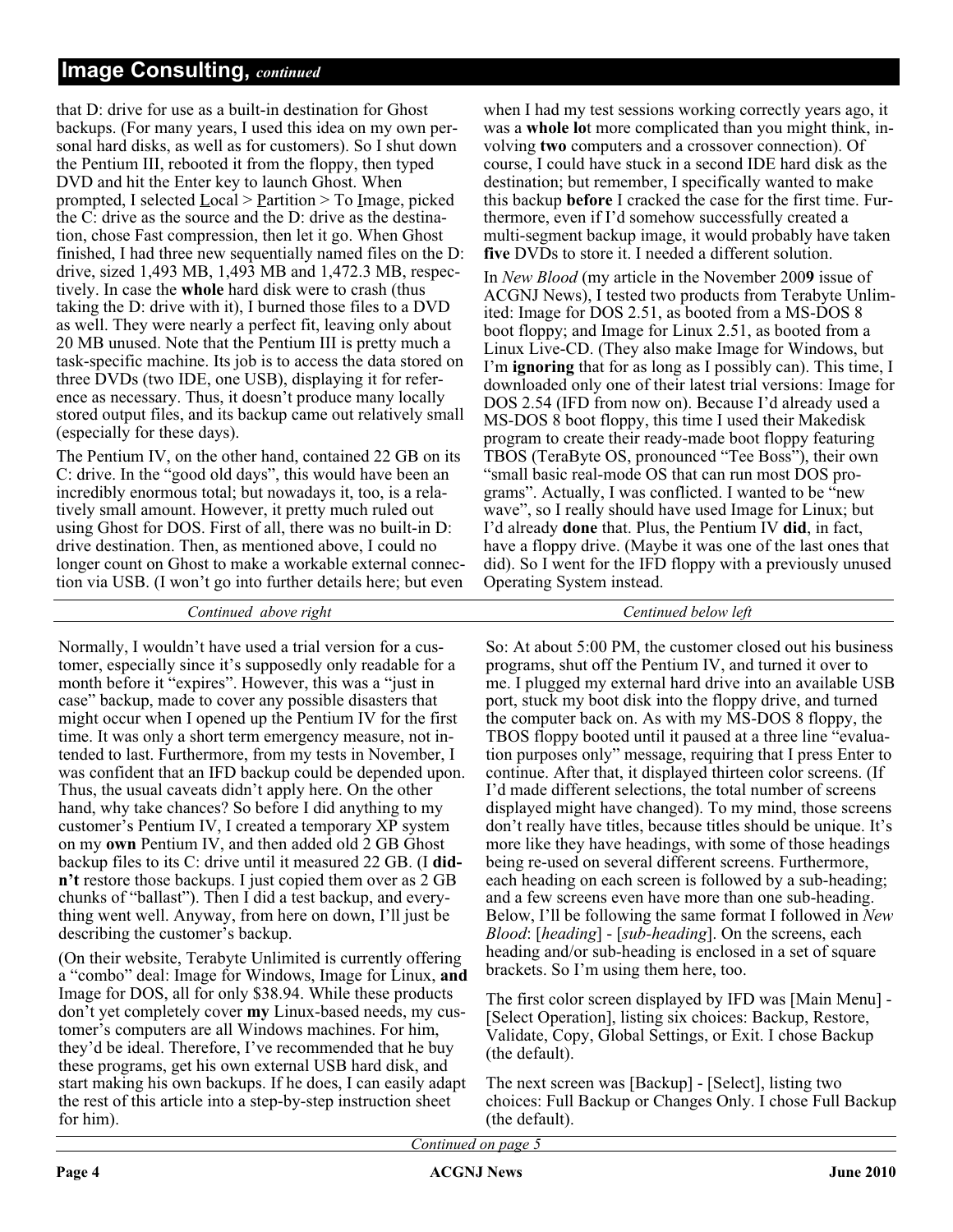# **Image Consulting,** *continued*

Next came [Backup From] - [Select Drive Interface], listing five choices: BIOS, BIOS (Direct), USB, IEEE1394, or Virtual Drive. I chose BIOS (the default).

Next came [Backup From] - [Select Source Drive], listing only one choice: Hard Drive 0. I took it.

Next came [Backup From] - [Select Item to Backup from HD0 - MBR], listing two choices: Drive (the entire hard disk), or Partition (01) (the lone primary partition). I used the Up/Down Arrow keys and the space bar to pick Drive. (In this particular case, either choice pretty much amounted to the same thing).

Next came **another** [Backup] - [Select] screen, listing two (now different) choices: Single File Set or Multiple File Set. I chose Single File Set (the default).

Next came [Backup To] - [Select File Access Method], listing two choices: File (Direct) or File (CD/DVD). I chose File (Direct), the default.

The next input screen was [Backup To] - [Select Drive Interface], listing five choices: BIOS, BIOS (Direct), USB, IEEE1394, or Virtual Drive. I chose USB (**not** the default). Next came [Backup To] - [Select File Drive], listing just one choice: Seagate Desktop (the name of my USB drive). I took it.

Next came [Backup To] - [Select File location on HD0 (USB) - MBR]. Since my external USB hard disk had only one partition, my choice was obvious.

#### *Continued above right Continued below left*

By **not** changing [Compression] or [Password], I accepted their defaults (Standard Compression and **no** password).

The final screen was [Summary] (with no sub-heading), which displayed a list of my selections. I found nothing wrong, so I just hit the Start button. As my backup ran, IFD displayed progress indicators. They confirmed my suspicion (based on my experience during my test backup) that it was going to take a few hours. Therefore, my customer and I went home and let it run overnight. The next day, I found seven new sequentially named files on my external hard drive. The first six measured 2 GB, and the last one measured 96 MB. In this particular case, a 1, 493 MB split wouldn't have made any difference. With a total of just over 12 GB, I'd need three DVDs to hold my output files no matter which way those files were split.

Now, I can hear someone saying; "If you intend to store your backups on DVD, why not burn them **directly** to DVD? That seventh screen above, [Backup To] - [Select File Access Method] lists two choices: File (Direct) and File (CD/DVD). If you selected File (CD/DVD), your backup would be written to DVD immediately". Well, yes, that's true; but there's a catch. Someone would have to **be there** to change the disks as each one filled up. My way, I can be home asleep while the files are being created, and I can transfer them to DVD later, at my leisure. In my opinion, that's **much** better.

You know what? That "home asleep" and "leisure" stuff sounds like a really good idea. See you next month.  $\Box$ 

Next came [Backup To]. This screen had no bracketed sub-heading, but it **did** have two **un**bracketed labels. "Name:", which preceded a slot where you could type in your own name, or accept the extremely wacky but functionally descriptive name that they provided; and "Files:", which was set above an area where filenames were displayed for selection, in case you decided to overwrite an existing file. Under "Name:", I typed in part of my customer's company name.

Next came [Backup] - [Options], listing twelve additional selections: Validate, Validate Byte-for-Byte, Encrypt Data, Backup Unused Sectors, Omit Page File Data, Omit Hibernation Data, Ignore IO Errors, Disable Auto Eject, Reboot when Completed, Shutdown when Completed, Log Results to File, and Backwards Compatible. Only three were checked by default (Omit Page File Data, Omit Hibernation Data, and Log Results to File). I also checked Validate Byte-for-Byte.

This [Backup] screen also had three **other** sub-headings: [Compression], [Password] and [File Size]. I used the Tab key to go to File Size, then used the Down Arrow key to change it to 2 GB. (There were only five selectable options: Max, 4 GB, 2 GB, 698 MB and 648 MB). Apparently, they also thought of my SPLIT idea, and made it available for **both** 650 and 700 MB CDs; but they haven't yet thought of my "Columbus Plus One" number (1,493 MB) for DVDs.



# **Back Issues Still Needed**

Our collection remains incomplete. Below is a list of missing newsletters. Anyone who lends us one of these (or supplies a good clear copy) will receive the next CD as our thanks.

1975: #2 and #3 (dates uncertain)

1976: January

1984: August

1985: June, July, August, September.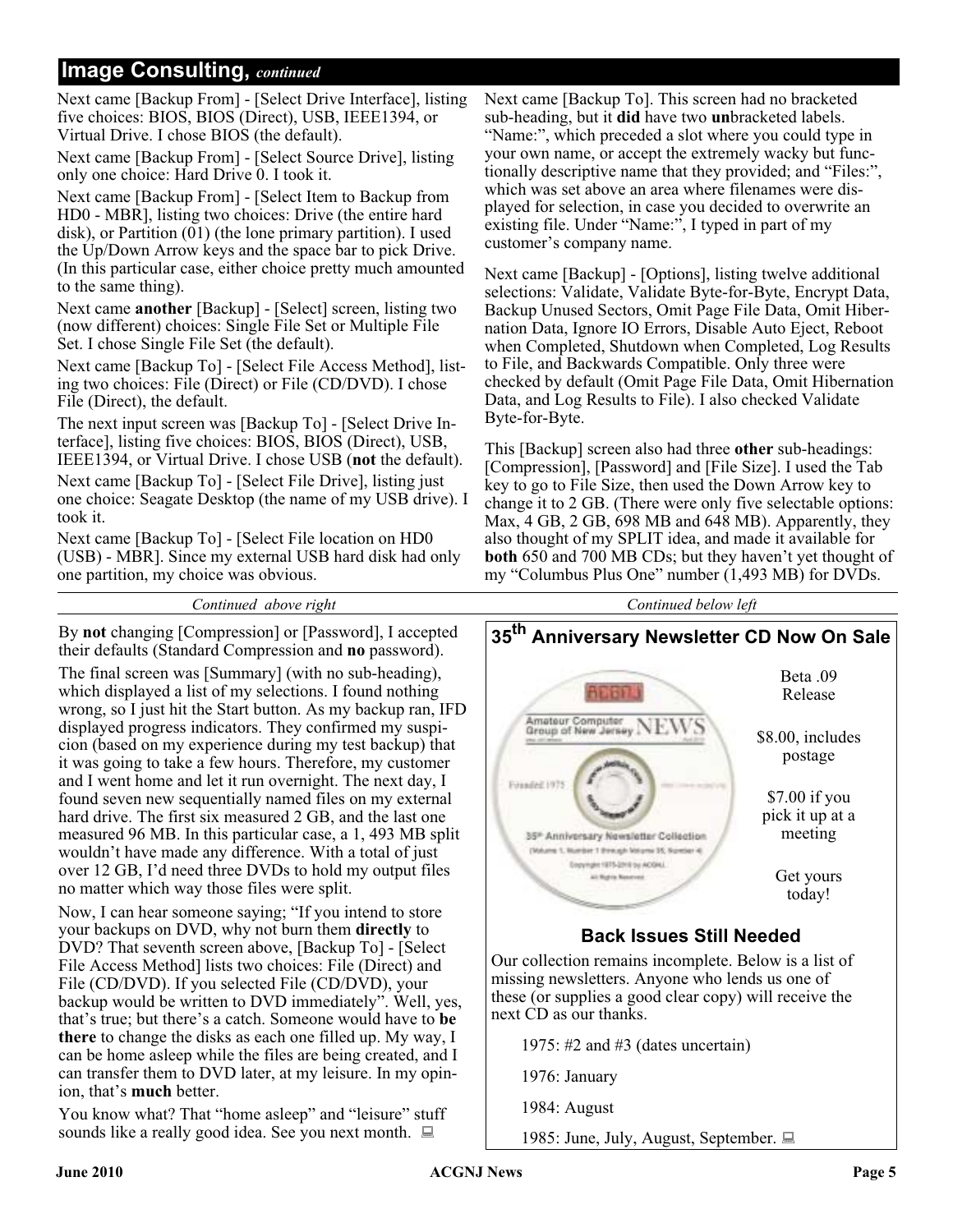# **From The DealsGuy For June 2010**

# *Bob (The Cheapskate) Click (bobclick at bellsouth dot net), Greater Orlando Computer Users Group*

We've been working a few trade shows and I always find them interesting. I work an assigned post these days, usually on a loading dock, and can't look things over unless we go in early, which I rarely do. However, occasionally during the show setup days, I get to visit with a few exhibitors, whose booth is located near my dock, as they go outside for a smoke. Other times, I only get to see the setup contractors who are assembling booths.

The PGA (Pro Golfer Association) show in January was smaller this year, yet well attended. Attendance was about 30,000. There was a booth near my post that sells a unique device that calculates data to improve a golfer's swing. They call it the Game Changer, or the GC2. It's a small electronic device. It's a bit large for your jacket pocket, but fits easily in your golf bag. The device opens up and you place it on the turf off to the side of your golf tee so it can photograph your swing. It has two cameras in it a few inches apart and when you make your drive, both cameras snap a picture, and then almost instantly, the device calculates all kinds of data pertaining to your drive, consisting of your launch angles, speed, spin and much more.

I watched the guy in the booth drive the ball up against a curtain, saw the flash of the cameras, and in a few seconds, an entire screen of data was quickly displayed including a heavy line designating exactly where the drive would travel and land. They had it connected to a 42" plasma TV in the

booth to display the data, but it could be hooked up to a variety of handheld smart-devices via Bluetooth. It has a USB output enabling the data to be used by various customized applications. The GC2 also has speakers to announce the data if you prefer.

If this gadget fascinates you, check their Web site at *<http://www.foresightsports.com>* for more information and a picture of the GC2. If you are an enthusiastic golfer and feel this item might help you, why not pop for the six grand and buy it for yourself for Christmas, birthday, Father's Day, or any other occasion that you can think of. After all, don't you deserve it? Some guys might buy their wife one for Christmas, and then borrow it.

I saw another interesting item, although much less expensive, for improving your swing. It's a specially designed club that helps to find out what's wrong with your swing, and can be used either inside or outside. I watched guys take a nice swing and the ball simply flipped up in the air and dropped behind them because they didn't swing right. Others did better. I didn't understand what was going on, but you can visit *<http://www.slingergolf.com>*. Priced at \$89.95, this must be for the blue-collar gophers.

I also saw a guy walking along with a three-wheeled electric golf caddy trailing behind him and when he stopped, the caddy stopped, then when he went on, it followed. He said it was a prototype. I loved that one, but show management

*Continued above right Centinued below left*

showed up and told him to please keep the machine in his booth, so I didn't see him again. I'm sorry I didn't get any information from the guy. There were many booths with electrically operated golf-bag carts so it was easy to miss.

Bat-Caddy had an electric golf caddy selling for \$590 and was manually controlled. They also had a model you could run with a remote for \$995. Their Web site is *<http://www.batcaddy.com>*. When finishing this column, I noticed they had special deals on their Web site that ended April 30, 2010, but why not check for deals when you read this just in case they have another deal. Would an electric caddy mean "going green?"

# **\*A Different Way For To Hold A Conference?**

The FACUG 2011 Spring Conference Cruise is shaping up gradually, but surely. The deadline has been extended to June 30, 2010 so it's not too late to sign up. People are slow to register, but the last I heard, 180 were signed on. There are no special restrictions for who can sign up, but one person from each cabin must register for the conference and be a user group member. You can check it out on the FACUG Web site *<http://www.facug.org>*. Looking at the 2011 FACUG cruise, you can't go wrong with such great people leading the sessions. Looks like all fees and taxes are included in the prices, but look it over for other

incentives. I believe no cruise will be planned for 2012 because not everybody wants it done on a cruise ship and it is a problem for an individual attendee.

# **\*I Tried To Refurbish My Computer with Software**

My computer is not acting very normal so I decided to try Reimage Repair to see what it could do. I read Ira Wilsker's favorable review of Reimage, and it's also listed on the Windows Secrets Newsletter, which I respect, so I downloaded it when they offered a discount to see if it would improve my computer's performance. My experience hasn't worked well as yet. I had to try four times before it would finish, and it never did actually finish as it should have. Only one of my problems was helped so far. I sent them a message asking for suggestions via e-mail and they responded that I should try the repair with the machine in "Safe Mode." I tried to do that, but while in safe mode I am unable to connect to the Internet and it won't work that way. I sent another message stating my problem and they are suggesting a remote control session. I need to set up a time to do that so I am in the process or arranging it.

## **\*Reminder**

The special offers for Diskeeper products are probably still good so keep that in mind. Their new technology for preventing fragmentation before it happens is unique and I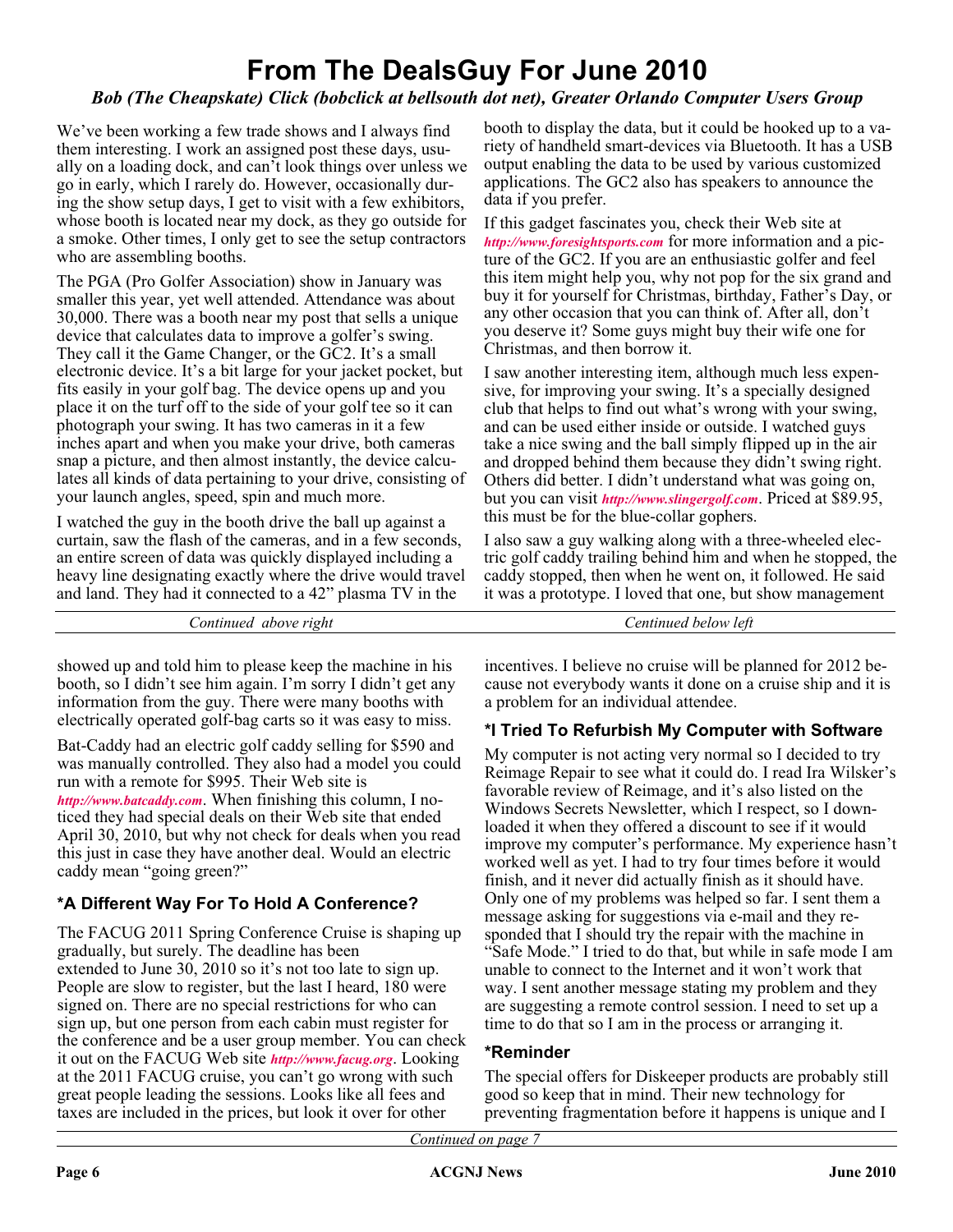# **DealsGuy For June,** *continued*

read a favorable review about it in a user group newsletter. Here are the URLs for the deals:

Diskeeper 2010 Home 2-pack \$49.95 (*[save \\$30](https://www.diskeeper.com/store/checkout/addtocart.aspx?item=49115&qty=1&srchash=_ioxswm_p)*)

Diskeeper 2010 Professional 2-pack \$99.95 (*[save \\$20](https://www.diskeeper.com/store/checkout/addtocart.aspx?item=49365&qty=1&srchash=_ioxswm_p)*)

Diskeeper 2010 Pro Premier 2-pack \$169.95 (*[save \\$30](https://www.diskeeper.com/store/checkout/addtocart.aspx?item=49366&qty=1&srchash=_ioxswm_p)*)

Undelete 2009 Home and Diskeeper 2010 Home bundle \$49.95 (*[save \\$20](http://www.diskeeper.com/store/checkout/addtocart.aspx?item=50519&qty=1&srchash=_ioxswm_p)*)

# **\*Specials From Your Favorite Vendor**

I sometimes get an announcement from Corel, but the discount usually expires before you editors could get it published for your members since I write this column two months in advance. However, here is an announcement for some full products and upgrades that I just received, and I have no idea what the deadline is. Hopefully you can beat it if there's something you need.

For CorelDRAW Graphics Suite X5: The full version price seems is \$49.90, but the upgrade price is \$19.90 less than the regular price.

*Continued above right Centinued below left*

For Corel DESIGNER Technical Suite X4: The full version price is \$100 below the regular price and the upgrade price is the same as the regular price.

For WordPerfect Office X5 Standard: The full version and upgrade prices are \$25 below the regular price.

For WordPerfect Office X5 Professional: The full version price is \$25 less than the regular price and the upgrade version is \$21 below the regular price.

For Photo & Video Bundle: The price is \$6.50 below the regular price, but there seems to be differences in the bundle contents e.g. X2 in yours vs. X3 in the regular version.

Corel has always been a favorite with user groups. Here are some URLs to check for better information and additional products. Hopefully you can find all the information you need to make a decision: *[one](http://store1.corel.com/corel/category.jsp?cat=cat3450073&trkid=31Mar10NACDGSX5LicenseUGeDMeDM)*, *[two](http://www.corel.com/content/pdf/cdgsx5/CDGSX5_version_comparison_matrix_en.pdf)* and *<http://www.corel.com>*. Check for additional information and comparisons. There are differences in the pages so do your homework. To order by phone call 1-877-502-6735 and use promo code 4212 (Mon-Fri, 9am to 7pm EST)

That's it for this month. Visit my Web site at *<http://www.dealsguy.com>*.

# **From The DealsGuy For July**

# *Bob (The Cheapskate) Click (bobclick at bellsouth dot net), Greater Orlando Computer Users Group*

We worked Pittcon *<http://www.pittcon.org>*, the Annual Pittsburgh Conference on Analytical Chemistry and Applied Spectroscopy, which is mostly about laboratory products and services. Pittcon began as a small conference held annually in Pittsburgh, PA and was originally called The Pittsburgh Conference. Since it's a one-of-a-kind event, it gradually became larger than originally anticipated so it was necessary to move it to larger facilities and to hold it in other locations. The name was changed to Pittcon, but it's still referred to as The Pittsburgh Conference. Next year The Pittsburgh Conference will be held in Atlanta, GA. This  $61<sup>st</sup>$  annual conference offered almost 2000 booths, as well as many educational and informative breakout sessions during show days. I didn't learn the attendance, but attendees were numerous and the Expo had interesting booths. I often asked questions concerning what a booth was about and the booth people were great about filling me in. I found the products and services fascinating.

The NADA (National Automobile Dealers Association) show *<http://www.nada.org/TrainingEvents/Convention/>* was also interesting (and large) and I met attendees from many other countries, which surprised me.

## **\*How My Reimage Repair Went**

Using Reimage to bring my computer back to its original condition was an experience. The first time I started the repair, it got deep into downloading over 770 files and all of a sudden, my computer warned that the CPU was overheating. I didn't see any way to pause it, so I forced the

computer to shut down. After a few days, I tried running Reimage again. It got almost all of the way though the downloading, but the session was interrupted for unknown reasons. When you start a Reimage Repair, it goes through examining your entire hard drive and operating system for viruses, malware, and all the bad stuff, as well as any corrupted files in your operating system, and replaces them with the correct ones.

A few days later, I gave it another try and it went through the many downloads, which took well over an hour, but one of the problems I wanted repaired was the proper shutdown of my computer, which hadn't been happening. I had to finish the shutdown myself, so it failed to reboot when the repair was completed, which was necessary to finish the session and I was left with a Reimage "we'll soon be finished" screen each time I started my computer.

I sent a message to Reimage tech support concerning the failed repair and they responded telling me to run it again in safe mode. When I tried it in safe mode, it couldn't access the Internet, so nothing could be done. Then they said it was necessary to schedule a remote session to attempt the repair from their end. A week later, I had scheduled a remote session and the tech sent me an e-mail prior to the scheduled time with a "LogMeIn" link to use for my session. Their tech worked over an hour and downloaded "autoruns" (Sysinternals) from the Microsoft Web site and installed it. Eventually the machine started shutting down saying it would be downloading 60 updates, but when it finished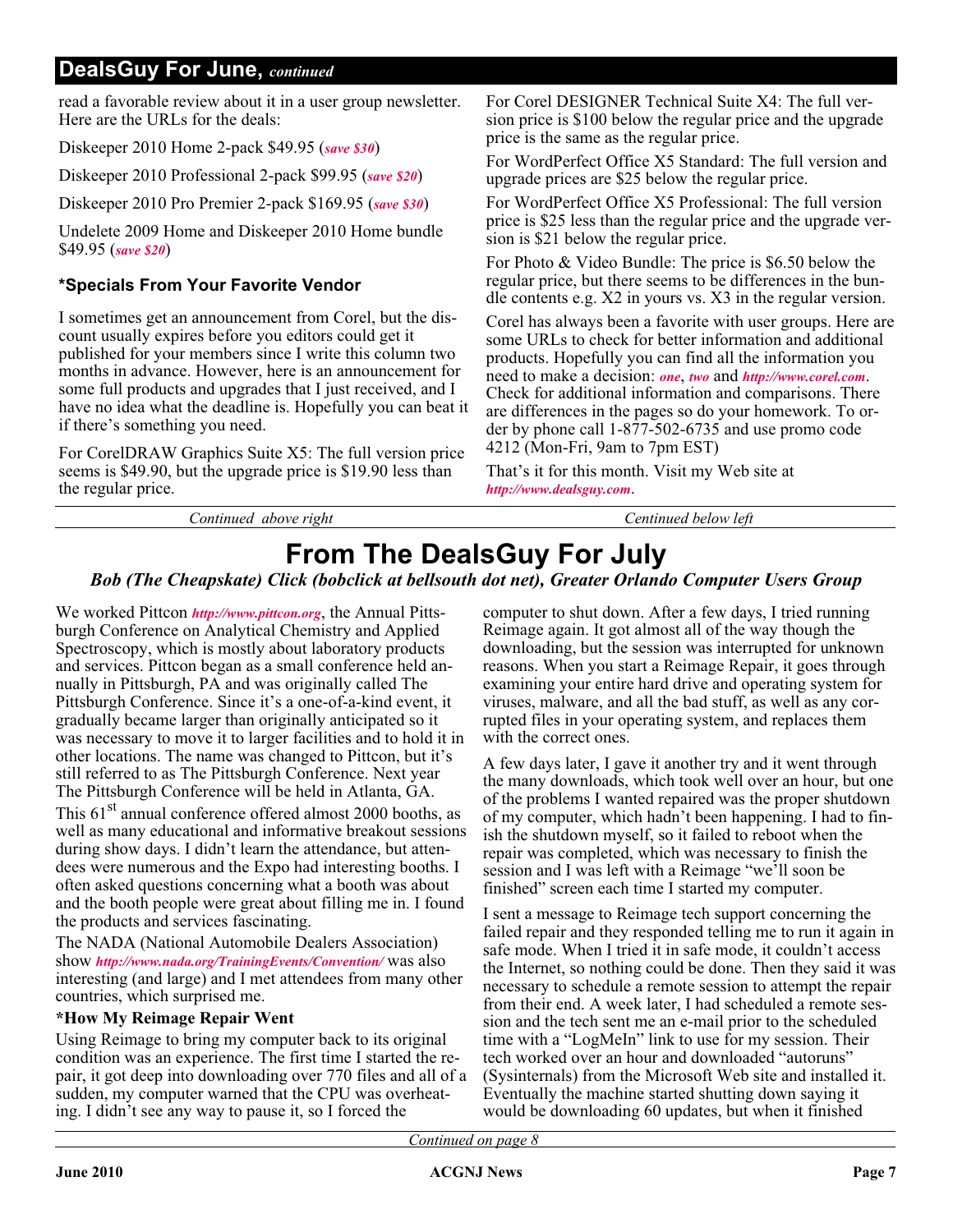# **DealsGuy For July,** *continued*

doing that, it failed to shut off. I never found out why all the updates because I try to keep them up to date.

I received an e-mail saying the session had been interrupted and I needed to reschedule a new session. I finally scheduled a new session a week later and the tech worked almost two hours and finally told me he had decided that the failing shutdown was being caused by my firewall, Online Armor. When he disabled it, he could restart the computer successfully, but when it was activated, the restart failed because the computer failed to shut down. I was convinced and so far the shutdown is working and my firewall is disabled, so that's where I stand now. He suggested that reinstalling it might help. I'm not sure if I'll try that, but the peculiar part is that I have been using OnLine Armor successfully for over two years, but the problems started after I installed Internet Explorer 8 recently. What is the connection? Tonight, I noticed that I was unable to launch MS Access so I'm wondering what's wrong with that now. It wants to install when I launch it.

Reimage is located in Israel and the tech used perfect English in his sessions, which consisted of us communicating via LogMeIn. There is no telephone support. He was patient with my typing and sometimes had questions that he wanted answered in my own words.

During the session, he found Glary Utilities on my machine. I thought I had installed a full version downloaded from Giveawayoftheday.com, but I aparently had actually installed a trial. He asked if I would like him to install it for me and I readily agreed. How helpful is that! While the time duration for the repair was lengthy, I was satisfied to an extent. Not all of my problems were fixed, but my lack of adequate memory could be part of the problem. When I first built the computer, it was enough memory, but because of all the updates and other installed items, memory may be part of the problem. However, it uses Rambus, which is very expensive.

#### **\*How To Make Posters**

I was visiting a friend the other day and he was enlarging some photos to be used as posters. I ask what he was using and it's a free program called Easy Poster Printer that he read about. It's at *<http://www.gdsoftware.dk>*. He said it worked well for him. He made a beautiful poster while I watched. It was interesting how it divided the poster up into multiple pages so you could paste them together. That way you don't need to purchase one of those \$20,000 wide-carriage printers to make a large poster. If the above URL doesn't work, try *[pcworld](http://www.pcworld.com/downloads/file/fid,83419-order,4/description.html)*, which is the PCWorld site.

## **\*How Is Your Flash Drive Working?**

Browsing the results of a search the other day I noticed H2testw *<http://wareseeker.com/free-h2testw-1.4/>* and took a look. It's a test you can run to tell you that a flash drive does, or

*Continued above right Continued below left*

doesn't, work like it should. There are many places to download this test and it seems to have other uses, but H2testw 1.4 will test your Flash drive and tell you if there are any errors, and won't hurt your data.

Flash drives are a different type of storage that sometimes perplexes a user. There have been articles on how long they last, but since they are new technology, who really knows for sure. I've seen numbers stating their dependability, but do you count the times you use yours? It wouldn't hurt to check occasionally to see if a Flash drive is working as it should because anything can fail at any time; especially when a user carries it in their pocket or hanging on their neck After all, just reading the drive has little effect on it, but writing to it and bumping it against pocket items doesn't help. The product is free.

# **\*Help For Your Downloads**

Downloading files can sometimes be a trying experience when things aren't going right, but here is a product that will help things along. FlashGet will help your download in many ways including the speed of the download. I'm told FlashGet is a popular download manager and it was suggested by a tech support person. It uses the MHT (Multi-server Hyper-threading Transportation) technique (OK, if they say so), supports various protocols, and has excellent document management features. FlashGet is freeware and said to be without any adware or spyware. Their Web site also says they accept donations. Check their information at *<http://www.flashget.com>*.

#### **\*Corel Deals**

From time to time, special offers are sent out by the Corel people and they usually expire before I could include them in my column. Perhaps you can get on their mailing list by calling their ordering number, 1-877-582-6735, to ask. (Mon- Fri, 9:00 am to 7:00 pm EST). Also, here is the URL *<http://www.corel.com>* for browsing.

That's it for this month. I'll have some more new product announcements on my Web site that didn't offer discounts. Meet me here again next month if your editor permits. This column is written to make user group members aware of special offers or freebies I have found or arranged, and my comments should not be interpreted to encourage, or discourage, the purchase of any products, no matter how enthused I might sound. Bob (The Cheapskate) Click <*bobclick at bellsouth dot net*>. Visit my Web site at *<http://www.dealsguy.com>*.

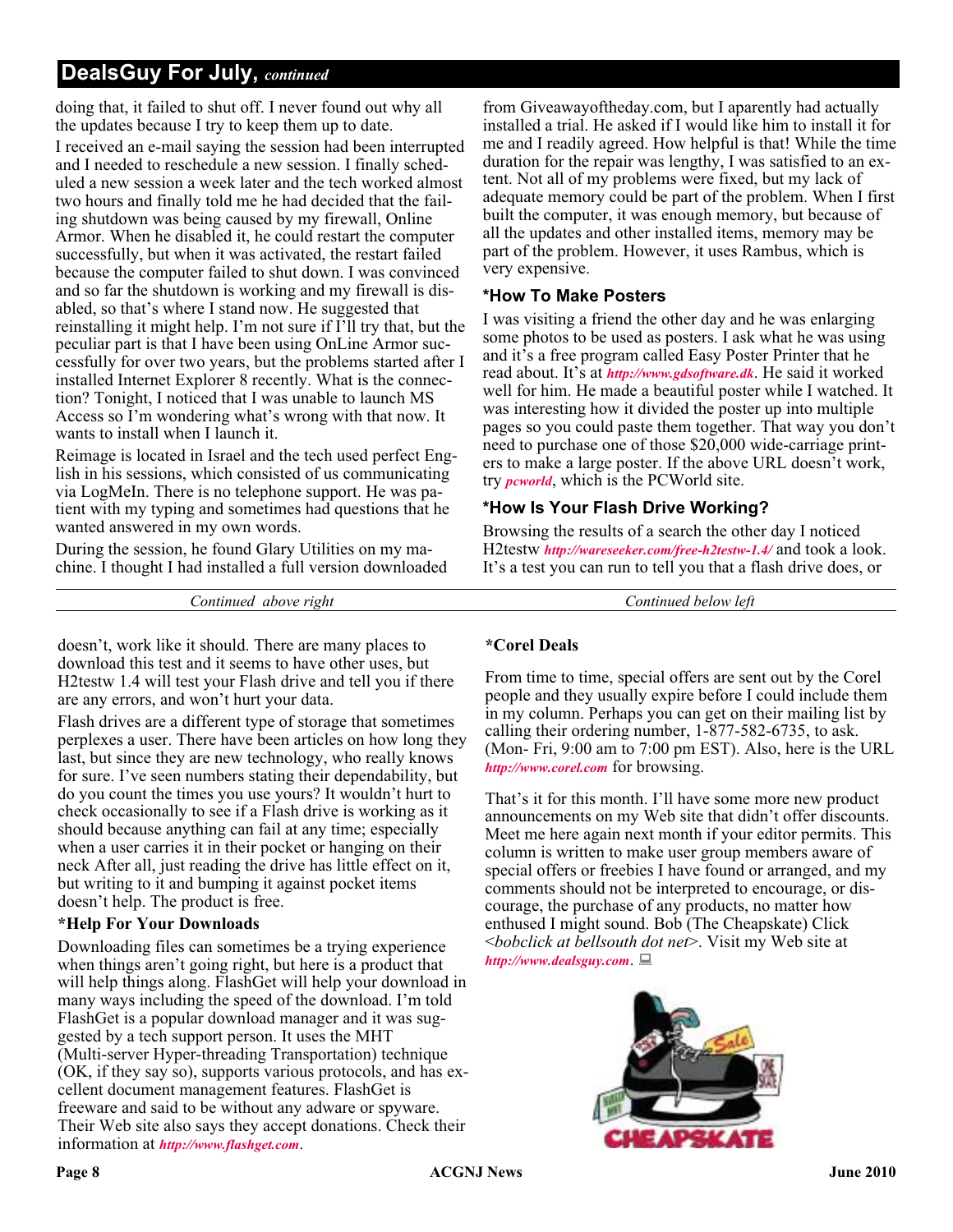# **BeWARES!**

# *Berry F. Phillips (wijames (at) sbcglobal.net), Computer Club of Oklahoma City (www.ccokc.org)*

The wares have often perplexed computer users with numerous decisions regarding software. The multitude of wares have been even more confusing. Comware is commercial software which generally has more "bells and whistles" but requires the highest financial expenditure without the option to try the software in advance. Trialware is usually characterized on the Internet as a free download for a limited time but requires a purchase to continue using the software. Shareware is also free to download but often has features turned off or has an expiration date unless you purchase the software. Trialware and Shareware do offer an opportunity to use the software before making the decision to purchase. Freeware is free for personal use on the Internet but it may contain adware, viruses, or be poor software. Further, the marketing promotion of the wares can be even more misleading, causing you to download and then delete software that you thought was freeware when you discover it is, in fact, pay ware.

The world of wares can be very frustrating a well as expensive to the computer user. One can spend considerable time, frustration, and even expense downloading and deleting various wares on the Internet. Beware, retailers will not accept returned comware after it has been opened for a money back guarantee. Relax, my holiday gift to my readers is a solution to the problem that I have used for several years, saving me considerable time and money! However, I have

had to endure personal comments from some of my fellow computer users that I am "cheap!" Since my ancestry is Scottish who are known for being thrifty, I do not consider that comment an insult. However, I do prefer the use of the word "conservative" to the rather blunt, "cheap."

Excluding my operating system, I have nothing but freeware downloaded from the Internet on my system! Aha, you are thinking, but what about adware, viruses, or poor freeware, and the considerable time in downloading and deleting it takes to find the best freeware on the Internet? There are several sites that contain only freeware. However, I recommend Gizmo's Freeware site because I have used it for several years and found it to be very effective in reviewing freeware and efficient to use in going quickly via links to safe and secure freeware sites for downloading. I am reluctant to recommend other sites that I have not used for purposes of this article.

Gizmo's Freeware is easy to use and makes it very simple to locate the best freeware on the Internet because it is extensively reviewed before it is recommended. Until July 2008 Gizmo was the editor of "Support Alert", a highly recommended technical newsletter that was distributed to over 150,000 subscribers. The site evolved from his highly popular list of the "46 Best-ever Freeware Utilities." The site grew well beyond 46 and reached the point that it could not be maintained by one person. Today, the site has grown into

#### *Continued above right Continued below left*

a kind of Wikipedia for Freeware utilizing contributions of dozens of volunteer editors who edit and moderate suggestions from thousands of site visitors. As a result, the range of free software covered by the site is ever increasing and the quality of the reviews are ever improving. Gizmo's Freeware has, in a real sense, become the "Wikipedia for Freeware." I strongly suggest you check your freeware on your system against the recommendations of the best and consider downloading the best.

The primary purpose of Gizmo's Freeware is to make it easy to select the best freeware product for your particular needs. The best freeware programs are as good or better than their commercial counterparts but finding the most appropriate programs can be challenging. There are dozens of freeware download sites but few of these actually help you select the best program for your needs. The site has no downloads just honest advice and useful guidance. Links are provided where you can safely and securely download the product you want. Furthermore, you will know that what you have selected is the best available. Gizmo's Freeware is easy to use and will save you time, money, and lots of frustration!

Be sure to bookmark Gizmo's Freeware because you will use it frequentlly to solve problems — saving you money, time and lots of stress: *[http://www.techsupportalert.com/](http://www.techsupportalert.com/ )*

*This article has been obtained from APCUG with the author's permission for publication by APCUG member groups; all other uses require the permission of the author (see e-mail address above).*

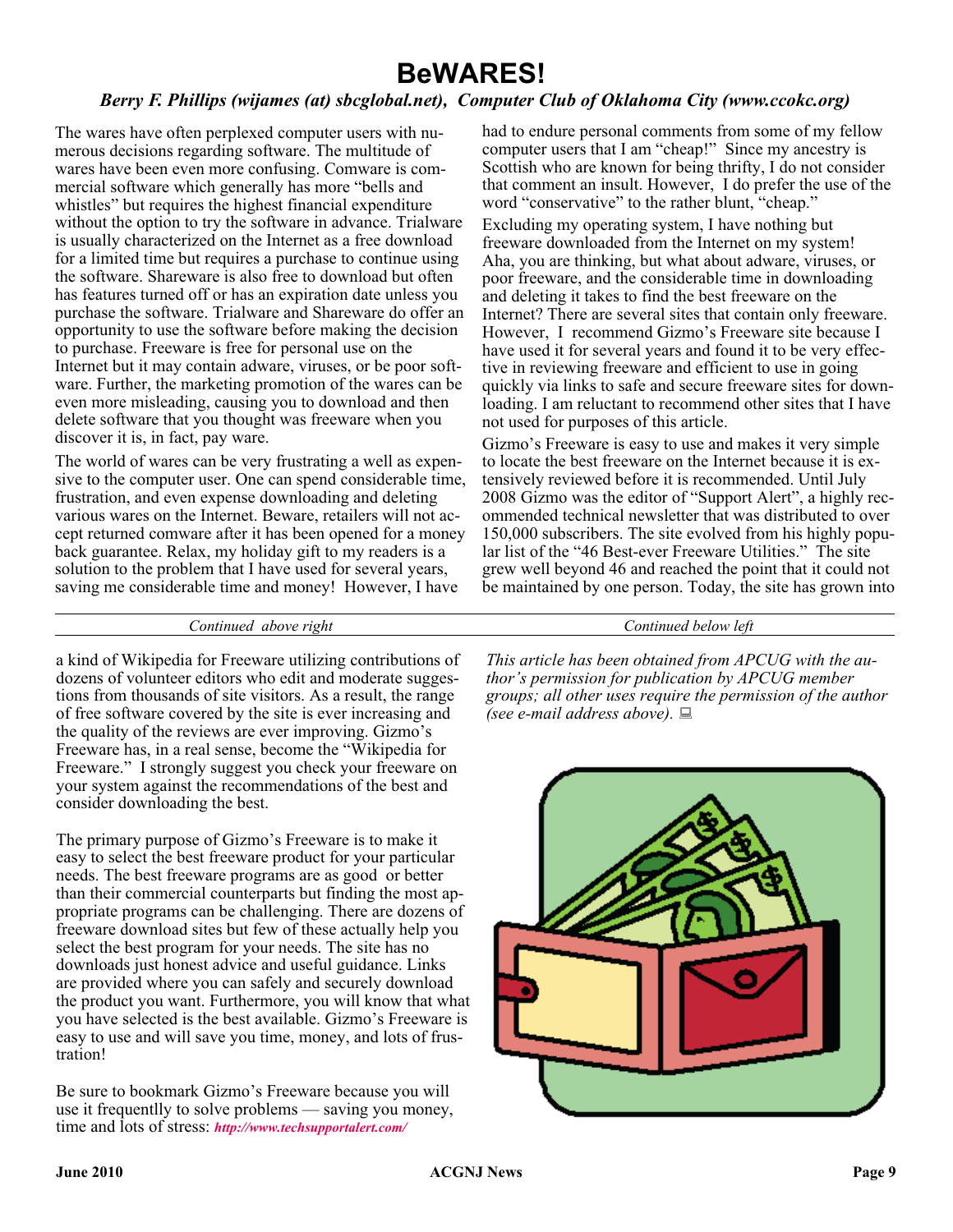# **A First Look at OpenOffice**

# *Lynn Page(newsletter (at) crug.com), Crystal River Users Group, Florida ([www.crug.com](http://www.crug.com))*

I have a new mini computer to use for internet access while traveling. I am used to having Microsoft Office for all of my computing needs and would be lost without it or a similar application. I downloaded and installed OpenOffice.org. The OpenOffice suite has six applications: Writer (word processor), Calc (spreadsheet), Impress for presentations, Base (database), Math (equation editor), and Draw (graphics). OpenOffice works with a wide variety of formats, including OpenDocument and Microsoft Office 2003 formats. So you can go back and forth between Office and OpenOffice without losing formatting. OpenOffice even exports files to PDF. And best of all, the entire suite is free.

I will be working more with OpenOffice as I use my new mini computer. So I will attempt to provide some of my experiences in the newsletter. For my first look I will see how well the suite of office applications handles opening and working with some of my Microsoft Office files and look a little more at some of the applications.

## **Writer**

OpenOffice.org Writer looks and feels like Word 2003. It lets you produce word processing documents that include graphics, tables, and charts. You can save in a variety of formats, including the standardized OpenDocument (odt) format and Microsoft Word (doc) format. Although Writer doesn't have a save as pdf option as found in Word 2007 you can export the document to pdf. Conversely you can open and edit Word documents. This is really what I was looking for in OpenOffice.

I found Writer easy to use for simple documents but had to go to Help for some of the differences between it and Microsoft Office. I expected I would have adjustment issues as Microsoft Word 2007 is my favorite and most used application. I have been using Office 2007 long enough that I am no longer completely comfortable with Word 2003.

Writer has all text Formatting tools you need including basic styles and a format painter. I was glad to find see spelling and grammar checking and that I could display non printing characters. Find and replace worked as expected. I did find that the auto-complete feature in Writer displayed a lot of words that I didn't expect. That is not a problem because you just keep typing to ignore the autocomplete or hit enter to accept.

Cropping a graphic is one feature that is different than I expected. Cropping is done through a dialog box by moving the edges in a measured distance. Not as convenient as using the crop handles I am used to but still serviceable. Resizing a graphic is done by dragging the size handles and text wrapping is easily handled with a dialog box.

*Continued above right Continued below left*

For one last look at Writer's compatibility with Word, I opened one of my Word 2007 documents. Open Office Writer opened the document and all formatting was intact. I did get a notice that the document was opening as read only. I was able save the document in OpenOffice or Word 2003 format and then edit it.

# **Calc**

Calc is the spreadsheet application in OpenOffice. It again looks and feels like Microsoft Excel 2003. It opened an old CRUG registration spreadsheet generated in Excel 2003. All sheets of the spreadsheet, their relationships and all calculations worked well and all formatting was intact. I could simulate adding student registrants in classes and calculations on all sheets were accurately recorded.

Styles and Formatting make it easy to apply cell formatting, including splitting or merging cell, adding cell borders and backgrounds. Cell content is formatted as in Writer and can even be freely rotated.

Although I haven't worked much with spreadsheets in the last couple of years found using the Formula Bar straightforward. The Sum function takes care of a lot of calculations and the Function Wizard helps in choosing and using the other spreadsheet functions. I tried sorting in another of my spreadsheets and it worked well, correctly sorting data by a selected column while recognizing my column headings.

Spreadsheets can be saved in OpenDocument format, an XML based format or a variety of other formats including Excel xls format.

# **Impress**

OpenOffice's presentation application Impress can open and modify Microsoft PowerPoint presentations or create slide shows with the presentation wizard. Presentations can include charts, drawing objects, text, multimedia or other items. Animations and slide transitions make the on-screen presentation interesting and professional.

I opened and edited one of my PowerPoint presentations, made changes, saved it to Impress odp format and ran the presentation. Impress looked and felt like PowerPoint while editing and running the presentation. The presentation had the template, smart art graphics, transitions, text formatting and digital images I used when generating it in PowerPoint 2007. I did note that some transitions appeared a little rougher but still ran.

When Impress is opened the presentation wizard starts automatically. You choose to create a new blank presentation, use a template and let the wizard walk you through structuring the presentation or open an existing presentation.

When creating an empty presentation the Presentation Wizard walks through the steps of selecting a background, slide transitions, and speed of presentation if it is to be automatic.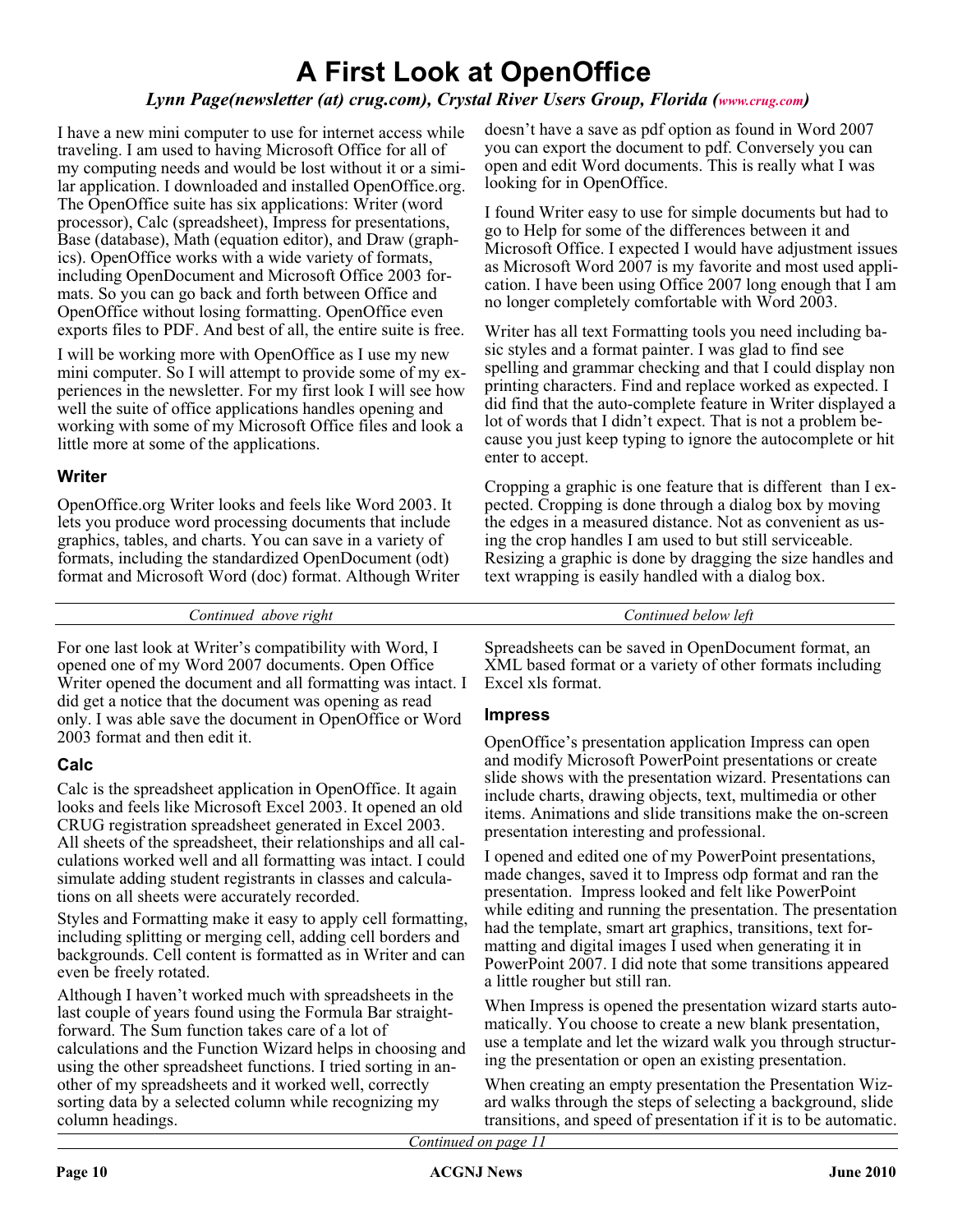# **A First Look at OpenOffice**, *continued*

When creating an empty presentation the Presentation Wizard walks through the steps of selecting a background, slide transitions, and speed of presentation if it is to be automatic. Not all of the backgrounds and transitions of PowerPoint are available but there are enough to get by.

If you decide to create a presentation based on a template the wizard lets you select a template based on the type of presentation and the output medium. For many of us this is an on screen presentation but Impress can also create output for overheat transparencies or hard copy. You then specify slide transitions. Then from the list of pages presented by the wizard select those to be included in the presentation. Once the wizard creates the generic presentation just add your information and tailor the presentation to your needs.

## **Base**

The OpenOffice database application Base, unlike the other applications, is not directly compatible with Microsoft Access database files. With it you can create and manipulating tables, queries, forms and reports within the database. Since my intent with this first look at OpenOffice is to look at compatibility with my Microsoft Office files I have not looked at Base. I will look at it at a future time.

#### **Math**

Math is OpenOffice.org's equation editor. It can be used for generating mathematical equations. I have not had the opportunity to user the application but it can be used as an

equation editor for text documents. Within Writer the equation is treated as an object inside the document.

#### **Draw**

I expected Draw to be similar to Paint but that is not the case. It is a vector graphics editor featuring connectors between the available shapes. I have not made any attempt at using Draw at this time.

## **Conclusions**

OpenOffice.org's office suite offers an alternative to Microsoft Office or other office applications. As it is free it can be a solution for someone not wanting to invest in purchasing a license for one of the software suites. For those like me who use Office but have an extra computer without Office installed it offers a solution. The compatibility lets me copy my Word documents, Excel spreadsheets, and PowerPoint presentations to my mini. I can use and even edit my files in Writer, Calc or Impress and then save in the previous Microsoft format to use again on my desktop or laptop. For those using OpenOffice as their only office suite it lets them save in the Microsoft Office format or even as a pdf. This makes sharing files simple.

*This article has been obtained from APCUG with the author's permission for publication by APCUG member groups; all other uses require the permission of the author (see e-mail address above)*.

*Continued above right Continued below left*

# **iPad Shoppers Beware!**

# *Gregory West, Computers Operators of Marysville & Port Huron (C.O.M.P.), [\(http://www.bwcomp.org/\)](http://www.bwcomp.org/)*

If you are bent on getting an iPad don't read any further. However, if you are trying to decide between buying a laptop and an iPad this article is for you.

I like my laptop because I can load any software, connect any device such as a digital camera, memory stick, backup drives, by USB connections. I like the idea of being able to load free software from any company or source and not be restricted to one company such as Apple.

"Your computer should be yours to control," said Peter Brown, the Free Software Foundation's executive director. "By imposing such restrictions on users, Steve Jobs (APPLE CEO) is building a legacy that endangers our freedom for his profits (The Microsoft Blog)."

For me, choosing a laptop is simple: Macbook. I run Windows XP and Windows 7 on my Mac laptop without a glitch. And there are many other laptops, notebooks and net books that work great and all avail you the opportunity to install third party applications, many at no cost.

The iPad has landed in North America and is creating huge hype. Rightfully so! It is a wonderful device allowing for various functions. According to Wikipedia the iPad "is part of a device category between a smartphone and a laptop computer." This may be true but it is not close to my Macbook laptop, not by a long shot.

For starters the hard drive is only 16 to 64 gigabytes (GB) of flash memory (a technology that is primarily used in camera memory cards). My laptop is 250 GBs and with a terabyte hard drive connected by USB. I have a grand total of 1274 GBs of hard drive space. Very different from iPad. The iPad's 9.7-inch (25 cm) screen has a low end resolution of 1024 X 768. What this tech talk means is that the iPad will not support HDMI video which many have come to love. With high definition the rave, why go back to a lesser screen resolution. This does not make sense.

Other features lacking in the iPad are: no camera, no webcam, no multitasking, no drag and drop file management, no USB port, no SD slot, no Flash, no HDMI out, no 1080p playback, and no native widescreen. In 2005 it was "the Year of High Definition Video," according to cnet.com. How come the iPad lacks these features?

Many are saying the iPad has its neat functions and is esthetically appealing. Just make sure you are getting the exact features you require in any tech device. Do your homework on this one.

*This article has been obtained from APCUG with the author's permission for publication by APCUG member groups; all other uses require the permission of the author (prospector16(at)gmail.com).*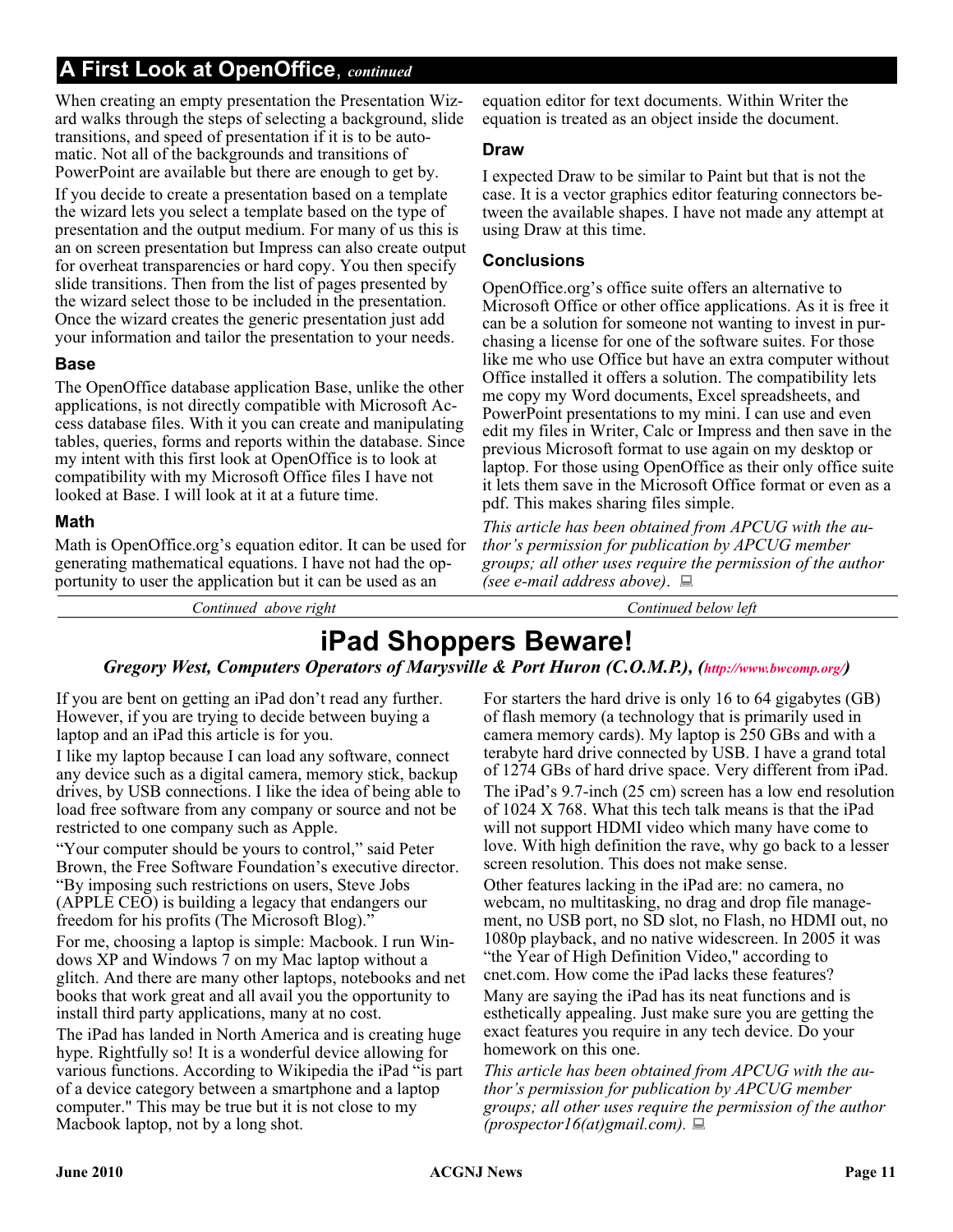# **SIG News**

# **Layman's Forum**

Matt Skoda (som359@aol.com)

*<http://www.acgnj.org/groups/laymans.html> We meet on the second Monday of the month* (no meetings in July and August) to discuss issues of interest to novice

# **FireFox Activity**

*Firefox@acgnj.org*

This SIG is intended to be an open forum for **all** FireFox and Mozilla techniques and technologies, to encourage the study and development of web sites of all kinds. All the browsers will be considered and examined. All are encouraged to "think out of the box" about new web site design. All members and guests are invited to check out the design concepts and voice their opinion. *Our next meeting, June 21.*

## **NJ Gamers**

*Gregg McCarthy (greggmajestic@gmail.com)*

#### *<http://www.NJGamers.com>*

#### *[www.lanparty.com](http://www.lanparty.com)*

**The next Friday Night Frag will be June 11, 12 p.m. to Saturday 12 noon — 18 hours for 5 bucks!**

BYOC - Bring your own computer

BYOF - Bring your own food.

and if you don't like sitting on metal chairs... BYO chair!

# **LUNICS (Linux/Unix)**

Andreas Meyer (lunics@acgnj.org)

## *<http//www.acgnj.org/groups/lunics.html>*

LUNICS is a group for those who share an interest in Unix and similar operating systems. While we do quite a bit with Linux, we've also been known to discuss Solaris and BSD as well. We meet on the first Monday of the month at the Scotch Plains Rescue Squad. See the web page for directions and more information.

*Our next meetings, June7.*

## **Window Pains**

John Raff (jraff@comcast.net)

#### *<http://www.acgnj.org/groups/winpains.html>*

Our intent is to provide members with Windows oriented application discussions, Microsoft and Linux style. Presentation to be directed to more heavy technological level of attendee, although newbies are welcomed.

*June 18*: Ramdom Access plus a Back Room House Cleaning Party.  $\Box$ 

## **Main Meeting**

*<http://www.acgnj.org/groups/mainmeet.html>*

*Mike Redlich (mike@redlich.net*)

*June 4*: Bob Hawes will examine the recent Ubuntu 10.04 Upgrade  $\Box$ 

## **Web Dev**

Evan Willliams (ewilliams@collaboron.com)

This SIG is an open forum for all Website Development techniques and technologies, to encourage study and development of web sites of all kinds. All languages will be considered and examined. The current project is a CMS for the club. Anyone interested in starting a new project, come to the meeting and announce / explain. Provide as much detail as possible. WebDev should be an all-encompasing development and examination forum for all issues, applications, OS, languages and systems one can use to build Websites. We currently have two Web dev languages .NET and Java as SIGs but other langages and OS need to be investigated, examined and tested; Windows, Linux, UNIX, DEC, Vax, HP etc. Intel-PC, Motorola - MAC etc. *Next meetings June 9.*

#### **Java**

Mike Redlich (mike@redlich.net)

#### *<http://www.javasig.org>*

*May 11*: Developing Applications for the BlackBerry using Java and Eclipse. Manny Goyenechea made a presentation on the Blackberry Platform and Blackberry Platform APIs. He showed:

- How to sign up to become a Blackberry Application Developer
- Where to obtain Blackberry Developer emulators, SDKs, and tools
- How to install and configure Blackberry Developer emulators, sdks, and tools

Finally, he demonstrated:

- How to develop and test a custom theme for Blackberry emulator and phone
- How to develop and test a custom application for to Blackberry emulator and phone

*June 8*: To Be Determined ■

# **Investment Software**

Jim Cooper (jim@thecoopers.org)

#### *[http://www.acgnj.org/groups/sig\\_investment.html](http://www.acgnj.org/groups/sig_investment.html)*

The Investment SIG continues with presentations on how to use analysis programs TC2000 and TCNet. Large charts are presented on our pull down screen and illustrate the application of computer scans and formulas to find stocks for profitable investments. Technical analysis determines buy points, sell points and projected moves. Technical analysis can also be used on fundamentals such as earnings, sales growth, etc. We're no longer focusing on just Telechart -- if you are using (or interested in) Tradestation, eSignal, VectorVest -- or just in learning how to select and use charting and technical analysis, come join us !!

#### *Our next meetings: June 10.*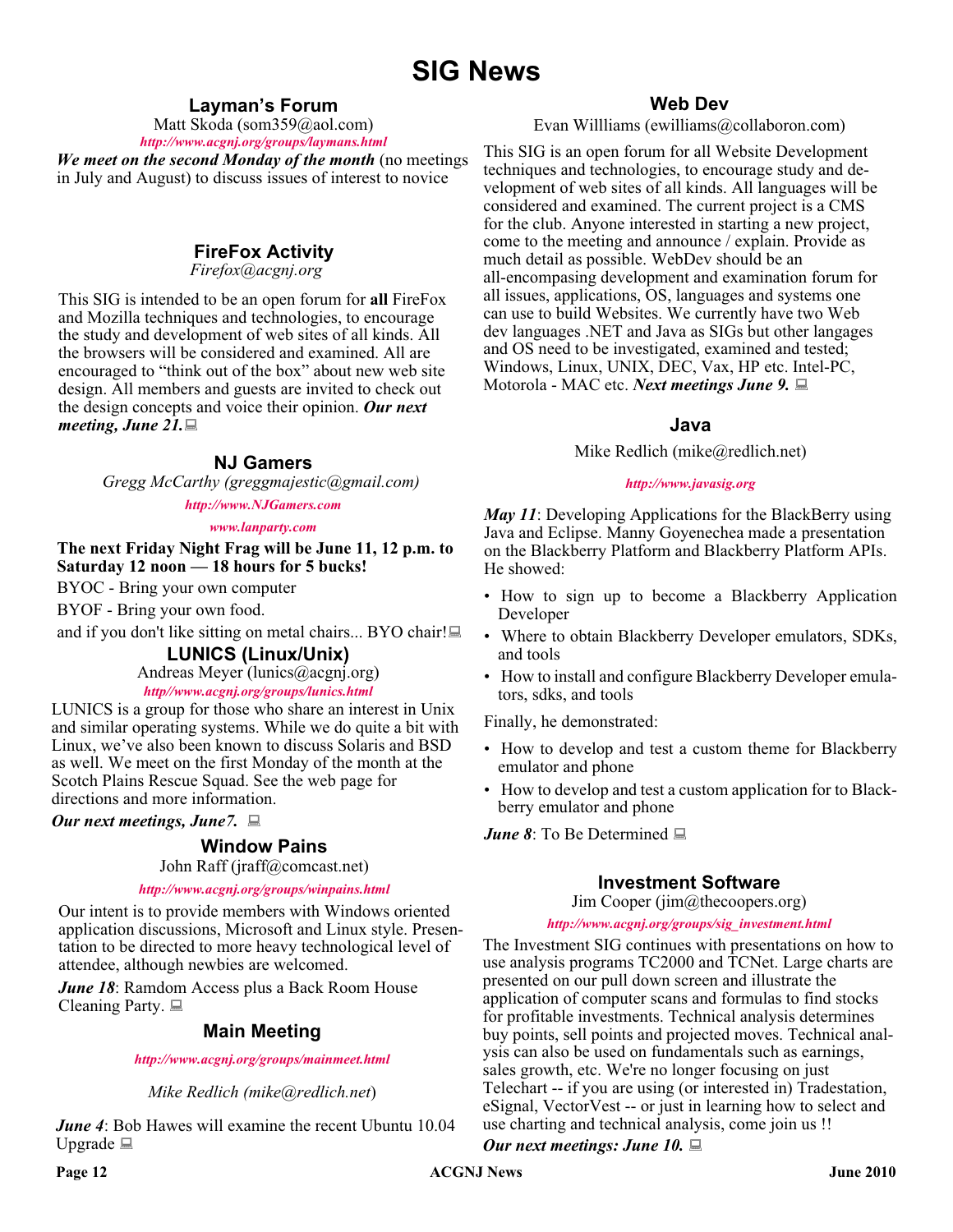# **SIG News**, *continued*

## **C/C++ Programming**

*Bruce Arnold (barnold@blast.net) <http://www.blast.net/barnold>*

This is a forum for discussion of programming in general, beginning and intermediate level C, C++, C-Win programming, hardware, algorithms, and operating systems. We demonstrate real programming in a non-intimidating way, presenting complete code for working programs in 3-5 sheets of paper. Sample code is posted on our Web page after each demonstration.

*May*: Catch Me If You Can - A Simple Graphics Program

The object is to study some simple graphic techniques using Dot Net. As can be seen in the screen shot, the program displays a colored circle on a colored background. Additionally, the circle or balloon has some text printed inside. When the user moves the mouse over to the balloon, it "runs away" from the mouse.

The program uses a number of DOT NET Library functions including the following:

| DrawString                                            | MeasureString      |
|-------------------------------------------------------|--------------------|
| Font()                                                | Point              |
| SolidBrush                                            | Random             |
| DoubleBuffered                                        | ClientRectangle    |
| DrawEllipse                                           | <b>FillEllipse</b> |
| For details and sample code, visit our Website $\Box$ |                    |



# **Hardware Activity**

Mike Reagan (hardware@acgnj.org)

This group is dedicated to repairing, refurbishing and/or recycling older computers. Ten people attended the first meeting of the ACGNJ Hardware Activity; so there is still a market for this type of event. One guy came all the way from the Bronx! Although we looked at some of the older equipment stored in the back room, most of our time was spent in talking about past experiences and planning for the future. Hopefully, we can establish a viable long-term schedule of projects, and keep the interest of those who attended this inaugural meeting. If you have a hardware problem, bring it in and we can all help fix or demolish it. (no guarantees either way)

*Our next meeting June 24.*

# **Editorial Bits**

*Patrick Libert (dacseditor (at) optimum.net), Danbury Computer Society, CT [\(www.dacs.org\)](http://www.dacs.org)* 

## **Social Networking**

That relatively new phrase now permeates our daily conversations. The press sometimes depicts this new web-based activity as a waste of time, a fad which will eventually disappear. On the contrary, this is a technological evolution which can help everyone. Let's not just think of this as an online dating service, or an activity reserved for teens. On the contrary, social networking is a remarkable way to communicate with existing and long-lost friends and family with little delay.

In my case, having several siblings and friends in Europe, we are now able to rapidly exchange comments, photo albums and various files thanks to social networking sites such as Facebook, Twitter and LinkedIn. I would even include Skype as a form of social network because we can speak to and see each other and bring our family communications to a degree never before possible without crossing the Atlantic.

Were I not retired, I surely would be actively participating on LinkedIn to broaden my professional knowledge and network.

## **Snowtape (***<http://snowtape.com/>***)**

I have been experimenting with the free version of Snowtape. This software allows me to listen to a radio stream and record at my choosing any portion of the broadcast. It then transfers automatically to my iTunes music

gallery for future listening. There are other similar applications but, so far, this is my favorite.

## **Browser Speed**

Being primarily a Mac nut, my principal browser is Safari. I also use Firefox and Opera 10.10 regularly. Less frequently, I have used Flock and, very recently, Chrome, now that I have an Intel Mac. I like Firefox but find it at times a little slow compared to Safari 4. There appears to be a lot more going on in the background with Firefox which may explain the speed differential.

Chrome is mean and lean. It is very fast on my Mac and as it adds more functions and extensions, I may use it more often, ever mindful that as a Google product, it probably is the equivalent of having a spy cam watching all my actions.

Opera continues to amaze me with its multiple capabilities allowing it to serve as email program, RSS reader and many other functions integrated in the browser. The latest release is version 10.10 but there is much more coming from the developers. I have been a beta tester for Opera since mid-2003 and I can tell you that this is an exciting venture. The speed of the latest version matches that of Chrome but in a much more complex offering. Stay tuned.

*This article has been obtained from APCUG with the author's permission for publication by APCUG member groups; all other uses require the permission of the author (see e-mail address above).*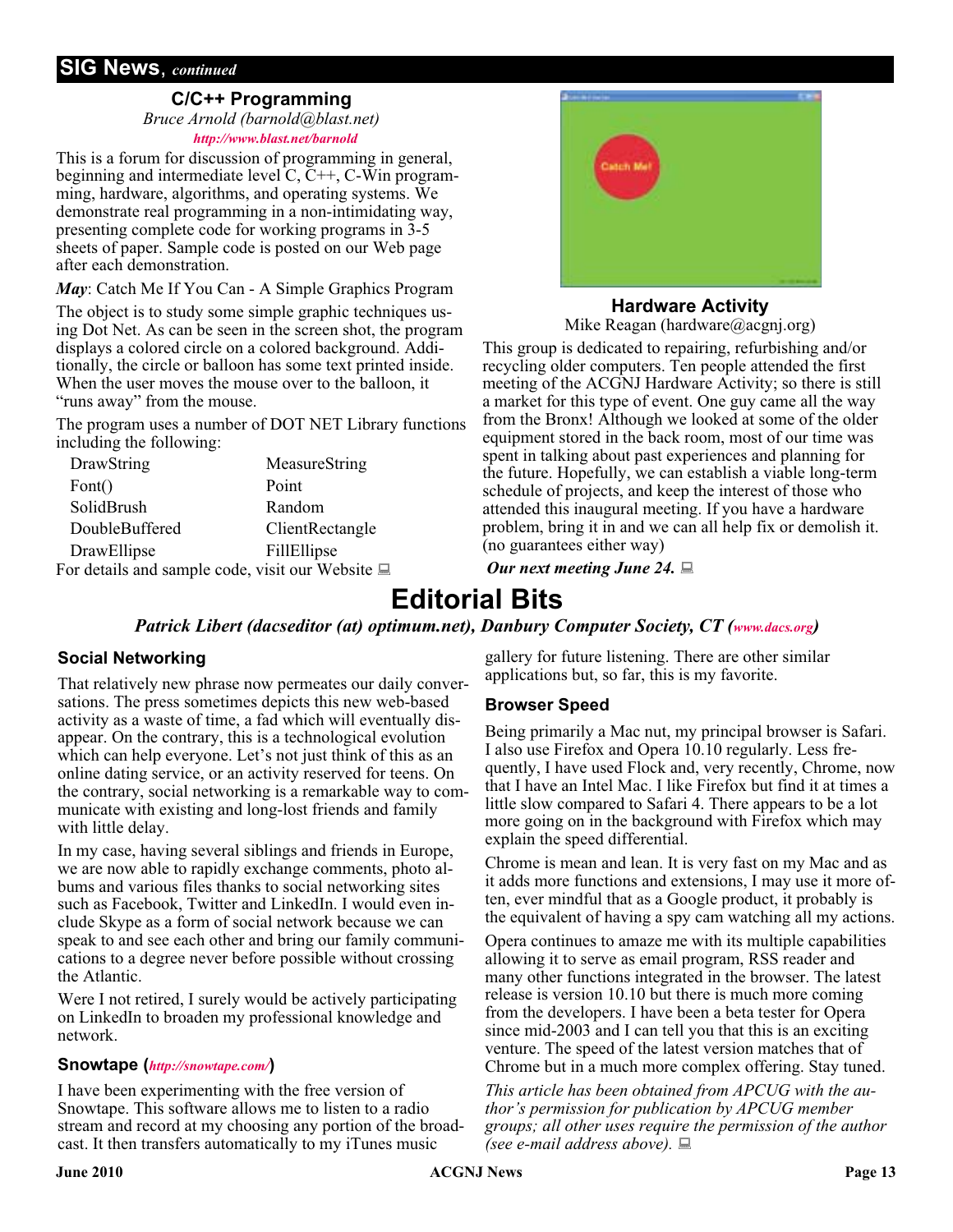# **Guru Corner**

If you need help with any of the technologies listed below, you can call on the person listed. Please be considerate and ca

# **Discount Computer Magazine Price List**

**As described by the DealsGuy**

| ll before 10 PM.             | ou can call on the person listed. Please be considerate and |              |                                                                                                                         | 1 <sub>yr</sub> |       | $2 \text{ yr}$ 3 yr |
|------------------------------|-------------------------------------------------------------|--------------|-------------------------------------------------------------------------------------------------------------------------|-----------------|-------|---------------------|
|                              |                                                             |              | <b>Computer Games</b>                                                                                                   | \$10.95         | 20.95 | 29.95               |
|                              | <b>Software</b>                                             |              | <b>Computer Gaming World</b>                                                                                            | 14.95           | 28.95 | 41.95               |
|                              |                                                             |              | Computer Shopper1                                                                                                       | 16.97           | 32.95 | 47.95               |
| <b>HTML</b>                  | Mike Redlich                                                | 908-246-0410 | Dr. Dobbs Journal                                                                                                       | 15.95           | 30.95 |                     |
|                              | Jo-Anne Head                                                | 908-769-7385 | Mac Addict                                                                                                              | 10.97           |       |                     |
| ColdFusion                   | Jo-Anne Head                                                | 908-769-7385 | Mac Home Journal                                                                                                        | 15.97           | 29.97 |                     |
|                              |                                                             |              | Mac World                                                                                                               | 12.95           |       |                     |
| <b>CSS</b>                   | Frank Warren                                                | 908-756-1681 | Maximum PC                                                                                                              | 9.95            | 18.95 | 27.95               |
|                              | Jo-Anne Head                                                | 908-769-7385 | Microsoft System Journal                                                                                                | 21.95           | 39.95 |                     |
| Java                         | Mike Redlich                                                | 908-246-0410 | PC Gamer                                                                                                                | 12.95           |       |                     |
|                              |                                                             |              | PC Magazine (22/44/66 Issues)                                                                                           | 25.97           | 48.95 | 68.95               |
| $C++$                        | <b>Bruce Arnold</b>                                         | 908-735-7898 | PC World                                                                                                                | 16.95           |       |                     |
|                              | Mike Redlich                                                | 908-246-0410 | Wired                                                                                                                   | 6.00            | 12.00 | 17.00               |
| ASP                          | Mike Redlich                                                | 908-246-0410 | These prices are for new subscriptions and renewals. All<br>orders must be accompanied by a check, cash or Money        |                 |       |                     |
| Perl                         | John Raff                                                   | 973-560-9070 | Order. Make payable to Herb Goodman, and mail to:                                                                       |                 |       |                     |
|                              | Frank Warren                                                | 908-756-1681 | Herb Goodman, 8295 Sunlake Drive, Boca Raton,<br>FL 33496                                                               |                 |       |                     |
| XML                          | Mike Redlich                                                | 908-246-0410 | Telephone: 561-488-4465, e-mail: hgoodman@prod-<br>igy.net                                                              |                 |       |                     |
| Genealogy                    | Frank Warren                                                | 908-756-1681 | Please allow 10 to 12 weeks for your magazines to start.                                                                |                 |       |                     |
| Home Automation Frank Warren |                                                             | 908-756-1681 | For renewals you must supply an address label from your<br>present subscription to insure the correct start of your re- |                 |       |                     |
| <b>Operating Systems</b>     |                                                             |              | newal. As an extra service I will mail a renewal notice<br>about 4 months prior to their expiration date. I carry more  |                 |       |                     |
| Windows 3.1                  | Ted Martin                                                  | 732-636-1942 | than 300 titles at excellent prices — email for prices. $\Box$                                                          |                 |       |                     |

# **ACGNJ MEMBERSHIP APPLICATION**

Sign up online at http://www.acguj.org/membershipApplication.html and pay dues with PayPal.

|                 |                  |                                                                                                                               | Dues           |                |                       |
|-----------------|------------------|-------------------------------------------------------------------------------------------------------------------------------|----------------|----------------|-----------------------|
|                 | <b>US/CANADA</b> | <b>FAMILY OF MEMBER</b>                                                                                                       |                | <b>STUDENT</b> | <b>SENIOR CITIZEN</b> |
| 1 Year          | \$25             | \$10                                                                                                                          |                | \$20           | (Over 65)<br>\$20     |
| 2 Years         | \$40             |                                                                                                                               |                |                |                       |
| 3 Years         | \$55             |                                                                                                                               |                |                | \$45                  |
|                 |                  | Mail this application and your check to:<br>AMATEUR COMPUTER GROUP OF NEW JERSEY, INC., P.0. BOX 135, SCOTCH PLAINS, NJ 07076 |                |                |                       |
|                 |                  | ■ New Member Renewal                                                                                                          | Address Change |                |                       |
| First Name      |                  | Last Name                                                                                                                     |                |                | Phone                 |
| Mailing Address |                  |                                                                                                                               |                |                | E-Mail                |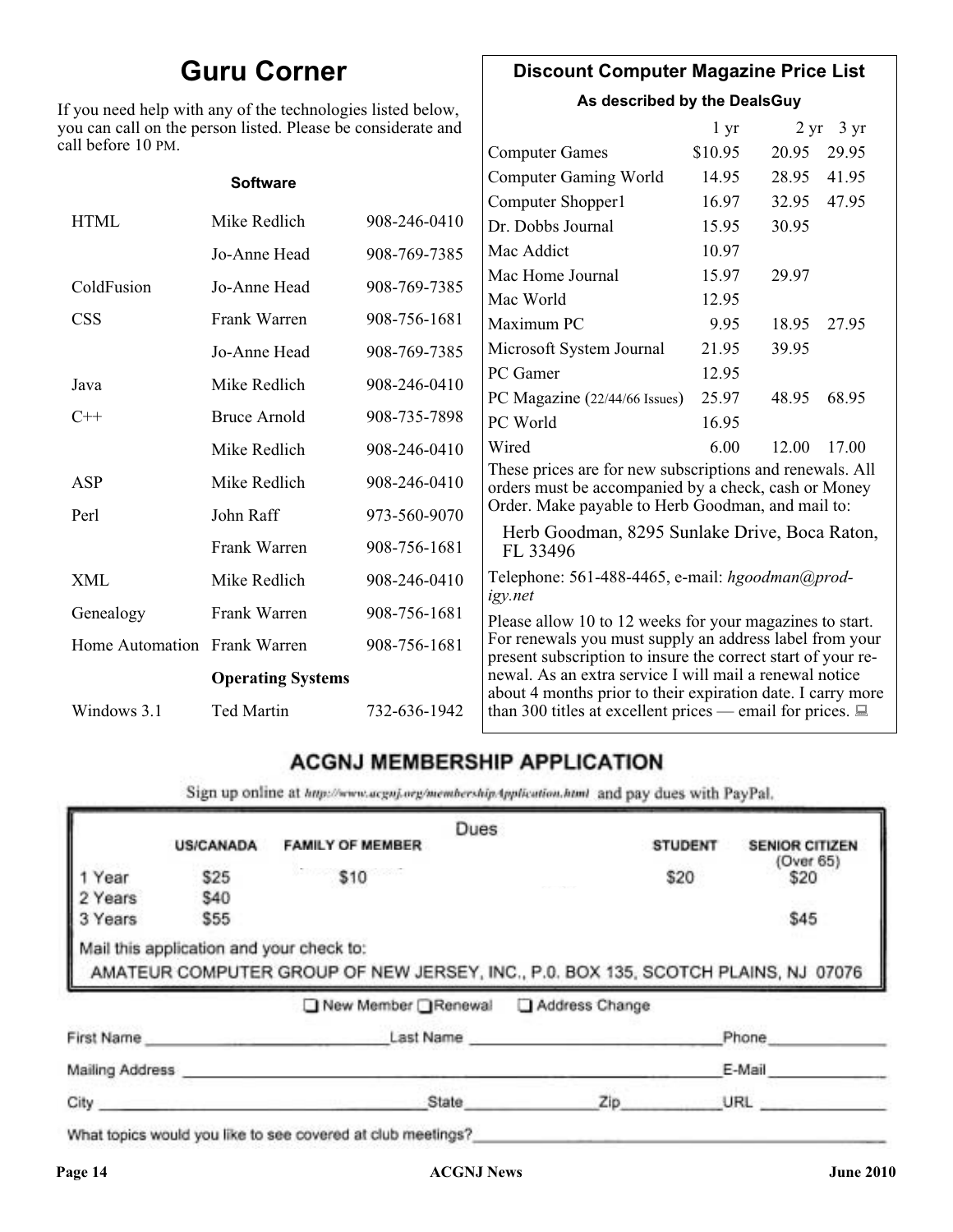| <b>Other Local Computer Groups</b>                                                                                                                                             |                                                                                                                                                           |                                                                                                                                                                      |  |
|--------------------------------------------------------------------------------------------------------------------------------------------------------------------------------|-----------------------------------------------------------------------------------------------------------------------------------------------------------|----------------------------------------------------------------------------------------------------------------------------------------------------------------------|--|
| <b>Princeton Macintosh User Group:</b> 7:15 pm 2nd<br>Tuesday, Jadwin Hall, A-10, Washington Rd,<br>Princeton, $(609)$ 252-1163, www.pmug-nj.org                               | Linux Users Group in Princeton: 7 pm, 2nd<br>Wednesday, Lawrence Branch Mercer Library,<br>Rt#1 & Darrah Lane, Lawrence NJ<br>http://www.lugip.org        | <b>New York PC:</b> 3rd Thurs, 7 pm, PS 41, 116 W<br>11th St. For info call hotline, (212) 533-NYPC,<br>http://www.nypc.org                                          |  |
| <b>Computer Education Society of Philadelphia:</b><br>Meetings & Workshops at Jem Electronics, 6622<br>Castor Ave, Philadelphia PA. www.cesop.org/                             | <b>Brookdale Computer Users Group:</b> 7 pm, 3rd<br>Friday, Brookdale Community College, Bldg<br>MAN Rm 103, Lincroft NJ. (732)-739-9633.<br>www.bcug.com | NJ Macintosh User Group: 8 pm, 3rd Tuesday,<br>Allwood Branch Library, Lyall Rd, Clifton NJ.<br>$(201)$ 893-5274 http://www.njmug.org                                |  |
| PC User Group of So. Jersey: 2nd Mon., 7 pm,<br>Trinity Presb. Church, 499 Rt 70 E, Cherry Hill,<br>NJ. L. Horn, (856) 983-5360<br>http://www.pcugsj.org                       | Hunterdon Computer Club: 8:30 am, 3rd Sat,<br>Hunterdon Medical Center, Rt 31, Flemington NJ.<br>www.hunterdoncomputerclub.org. (908)<br>995-4042.        | NY Amateur Computer Group: 2nd Thurs, 7<br>pm, Rm 806 Silver Bldg, NYU, 32 Waverly Pl,<br>NYC http://www.nyacc.org                                                   |  |
| Morris Micro Computer Club: 7 pm 2nd Thurs.,<br>Morris County Library, Hanover Ave, Morristown<br>NJ, (973) 267-0871.<br>http://www.morrismicro.com                            | Central Jersey Computer Club: 8 pm, 4th Fri-<br>day, Rm 74, Armstrong Hall, College of NJ. Rich<br>Williams, (609) 466-0909.                              | NJ PC User Group: 2nd Thurs, Monroe Rm at<br>Wyckoff Public Library, 7 pm. Maureen Shannon,<br>$(201)$ 853-7432, www.njpcug.org                                      |  |
| <b>Philadelphia Area Computer Society: 3rd Sat, 12</b><br>noon Main Meeting, groups 8 am-3 pm. Upper<br>Moreland Middle School, Hatboro PA. (215)<br>764-6338. www.pacsnet.org | NJ Computer Club: 6:15 pm, 2nd Wednesday ex-<br>cept Jul & Aug, North Branch Reformed Church,<br>203 Rt 28, Bridgewater NJ. http://www.njcc.org           | Princeton PC Users Group: 2nd Monday,<br>Lawrenceville Library, Alt Rt 1 & Darrah Lane,<br>Lawrenceville, Paul Kurivchack (908) 218-0778,<br>http://www.ppcug-nj.org |  |

| <b>Classified</b>                                                                                                                                                                                                                                                                                                                                                                             | <b>Radio and TV Programs</b>                                                                                                                                                                                                                                                                                                                                           |
|-----------------------------------------------------------------------------------------------------------------------------------------------------------------------------------------------------------------------------------------------------------------------------------------------------------------------------------------------------------------------------------------------|------------------------------------------------------------------------------------------------------------------------------------------------------------------------------------------------------------------------------------------------------------------------------------------------------------------------------------------------------------------------|
| <b>FREE TO MEMBERS.</b> Use our clas-<br>sified ads to sell off your surplus computer<br>stuff. Send copy to Classified, ACGNJ<br>NEWS, P.O. Box 135, Scotch Plains NJ<br>07076 or e-mail to the editor,<br><i>bdegroot@ptd.net.</i> Classified ads are free<br>to members, one per issue. Non-members<br>pay \$10. Send check payable to ACGNJ<br>Inc. with copy. Reasonable length, please. | IMOUNTON AVE<br><b>Computer Radio Show, WBAI</b><br>Amold<br>Slenside Rd<br>99.5 FM, NY, Wed. 8-9 p.m.<br>Auditorium<br>The<br><b>Software</b><br>Review,<br>L Exit A3<br>Channel, Saturday<br>Learning<br>$\sqrt{3}$<br>$10-10:30$ p.m.<br>On Computers, WCTC 1450<br>0.5.22<br>AM, New Brunswick, Sunday<br>Echo<br>Queen<br>1-4 p.m. To ask questions call<br>Diner |
| Member of<br>ociation of<br>Personal Computer User Groups                                                                                                                                                                                                                                                                                                                                     | $(800)$ 677-0874.<br>ភូ<br>ភ្ន<br>Borle Ave<br>É<br><b>Cantrol Ave</b><br>PC Talk, Sunday from 8 p.m. to<br><b>Termited</b><br>Scotch Plains<br>10 p.m., 1210 AM Philadelphia.<br>Rescue Sound<br><b>Ext 135</b><br>1800-876-WPEN, Webcast<br>at http://www.pctalkweb.net.<br>$\mathbf{v}^{\mathbf{c}^{\prime}}$                                                       |

#### *<http://www.apcug.net>*

# **Directions to Meetings at Scotch Plains Rescue Squad, 1916 Bartle Ave., Scotch Plains NJ**

#### **From New York City or Northern New Jersey**

Take Route 1&9 or the Garden State Parkway to US 22 Westbound.

#### **From Southern New Jersey**

Take Parkway north to Exit 135 (Clark). Stay on left of ramp, follow circle under Parkway. Bear right to Central Avenue; follow to Westfield and under RR overpass. Left at light to North Avenue; follow to light in Fanwood. Right on Martine (which becomes Park Ave). Right on Bartle Ave in middle of shopping district.Scotch Plains Rescue Squad (2-story brick) is located on the right. Do not park in the row next to the building — you'll be towed.

#### **From I-78 (either direction)**

Take exit 41 (Scotch Plains); follow signs to US 22. Turn right at light at bottom of hill and use overpass to cross Rt. 22. Follow US 22 Westbound directions.

#### **From US 22 Westbound**

Exit at Park Avenue, Scotch Plains after McDonalds on the right, diagonally opposite Scotchwood Diner on the left, immediately before the overpass. After exiting, turn left at the light and use overpass to cross US 22. Bear right at bottom of ramp to continue south on Park Avenue. Turn left at the second light (a staggered intersection). Scotch Plains Rescue Squad (2-story brick) is on the right. Do not park in the row next to the building — you'll be towed. We meet on the second floor, entering by the door at the right front of the building.

#### **From Western New Jersey**

Take US 22 Eastbound to the Park Avenue exit. The exit is about a mile past Terrill Road and immediately past the overpass. Exit onto Park Avenue South and follow the directions above to the Rescue Squad building.